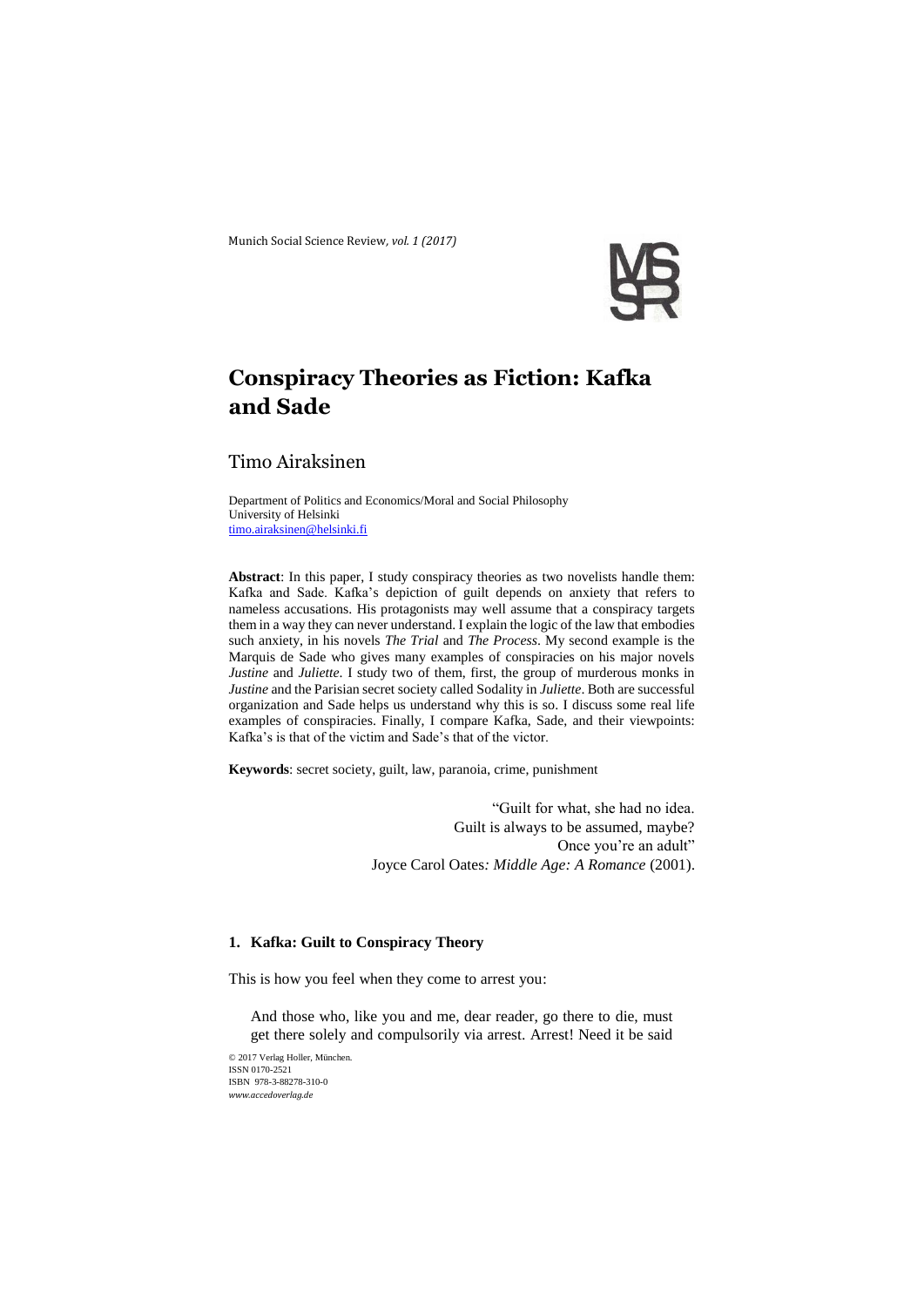that it is a breaking point in your life, a bolt of lightning which has scored a direct hit on you? That it is an unassimilable spiritual earthquake not every person can cope with, as a result of which people often slip into insanity? The Universe has as many different centers as there are living beings in it. Each of us is a center of the Universe, and that Universe is shattered when they hiss at you: "You are under arrest" If you are arrested, can anything else remain unshattered by this cataclysm? But the darkened mind is incapable of embracing these displacements in our universe, and both the most sophisticated and the veriest simpleton among us, drawing on all lifes experience, can gasp out only: "Me? What for?" And this is a question which, though repeated millions and millions of times before, has yet to receive an answer (Solzhenitsyn 1988: 3).

The question is, what for. The key mystery comes much later: Who has ordered you to arrest me? No answers will ever come, or if they come, they cannot be true. It will not be the real answer. The plain fact is that some legal authority for some good reasons has arrested you and everything else is irrelevant from now on. When "they" arrest Josef K that faithful morning, he knows he is innocent – he has done nothing – but this point is irrelevant, which is something he never learns.

Franz Kafka provides an elaborate account of law and justice in a seemingly absurd and even surrealistic manner in his novel *The Trial* and selected shorts stories such as "In a Penal Colony" and "Judgement." The *Castle* tells a story of an unexplainable rejection. In addition, the novel *Amerika* contains some fascinating material (see CN and CSS). From these sources, one can collate a grand theory of law even if it is difficult to say what it might be and what it says. Kafka is a novelist of course, not a philosopher of law, although in real life he had a law degree and worked as a civil servant in the prevention of industrial accidents. He had firsthand experience of bureaucracy, which shows in his novels (see for instance Mairowitz and Crumb 1993).

I will adopt a different line of thought: Kafka's approach to law and order is through and through psychological, depicting men who are deeply guilt ridden and ultimately their own executioners. They cannot handle their emerging guilt that is looks as if it resulted from their crimes, but those are crimes without a perpetrator or a victim, crimes without a name, and crimes without witnesses. Yet these crimes are serious, they are real, and they are public to the extent that (almost). All people seem to know about them. Such crimes deserve a punishment and Josef K's arrest follows accordingly. Only one punishment is applicable and that is a violent death by, say, drowning, by knife, or by torture. This is primarily a male problem because guilt and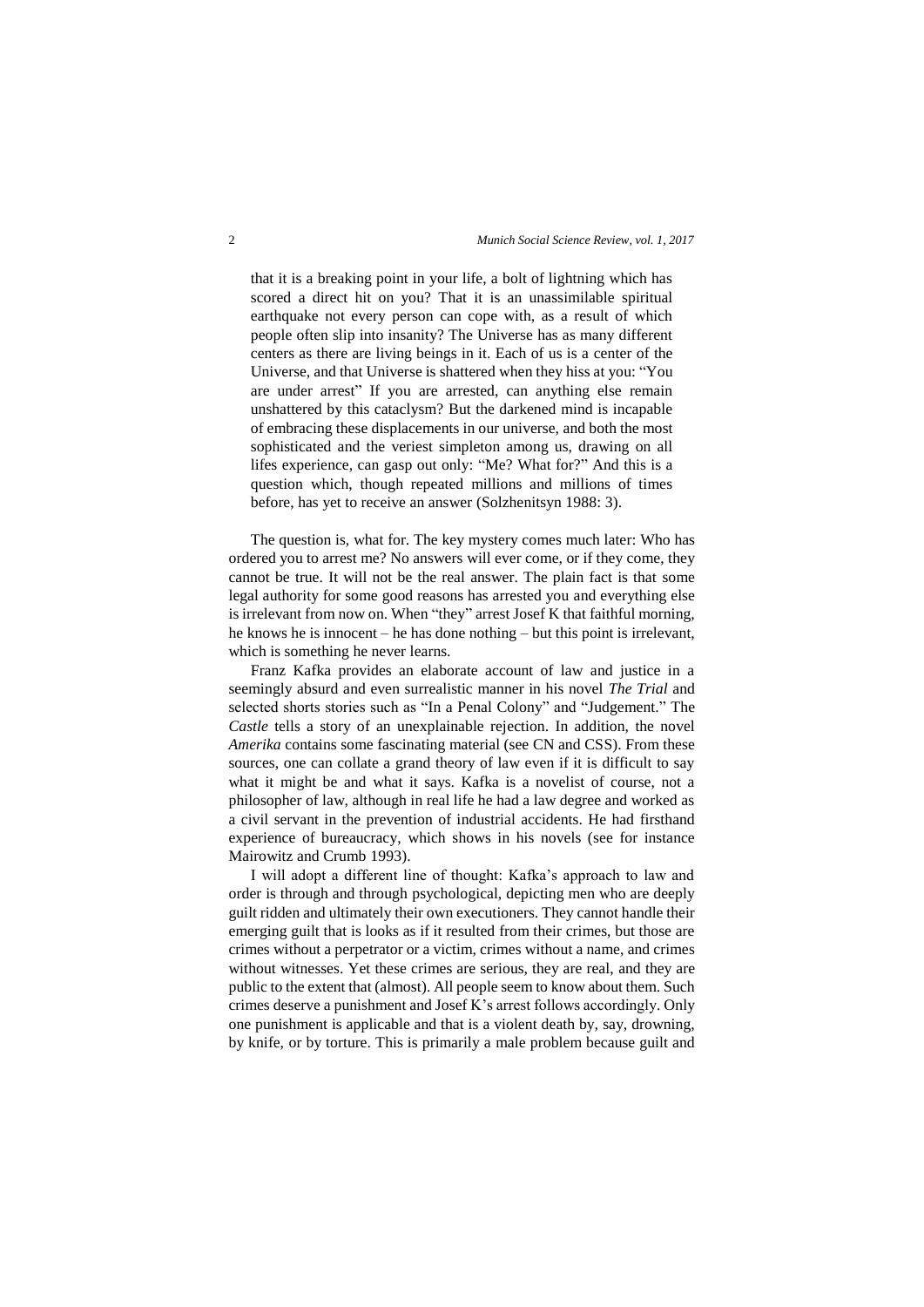crime do not affect women that much in Kafka's texts. Kafka's view is impressive, even convincing, but only if one thinks that it all takes place in the guilty person's imagination, in his head so to speak. All of the offices of the lower level law-courts are located in the attics of city apartment houses. All of those houses seem to have law offices in their attics, as if in a person's head, in his mind, in his consciousness. Where the high judges work we do not know because it is a secret, or we do not know because it is unknowable. As Heraclitus says, the human mind is so deep that no one can ever hope to reach to its bottom. The deepest sources of one's guilt feelings are unknown and hidden in the depths of one's subconscious mind.

I agree that many different readings of Kafka about the law exist. His views are deeply allegorical, and the reader must collect hints and statements from here and there without much help from the author himself. However, let me offer what I see as crucial evidence for my psychological perspective. In the Ninth Chapter of *The Trial*, Josef K visits a cathedral in order to show it to an Italian customer of his bank. He works for the bank. The foreigner does not arrive. K is alone in this immense, dark, and mysterious church and is wandering around when he meets a priest. The priest wants to preach to him, which he does, albeit, very briefly. He is obviously part of the mechanism of the law, and he certainly knows K and his status as a suspected criminal. The priest and K discuss as follows:

"I thank you," said K; "but all the others who are concerned in these proceedings are prejudiced against me. They are influencing even the outsiders. My position is becoming more and more difficult." "You are misinterpreting the facts of the case," said the priest. "The verdict is not so suddenly arrived at, the proceedings only gradually merge into the verdict." "So that's how it is," said K, letting his head sink (CN: 183).

In a highly revealing manner, the priest says that the sentencing is not one individual performative act. On the contrary, it is a gradual process just like the accumulation of personal, subjective guilt is. Guilt typically accumulates and grows. Hence, K's use of the word "they" signifies the first step towards a conspiracy theory. Conspiracy theories play with the word "they" They are out there ready to come and get me and hurt me. They are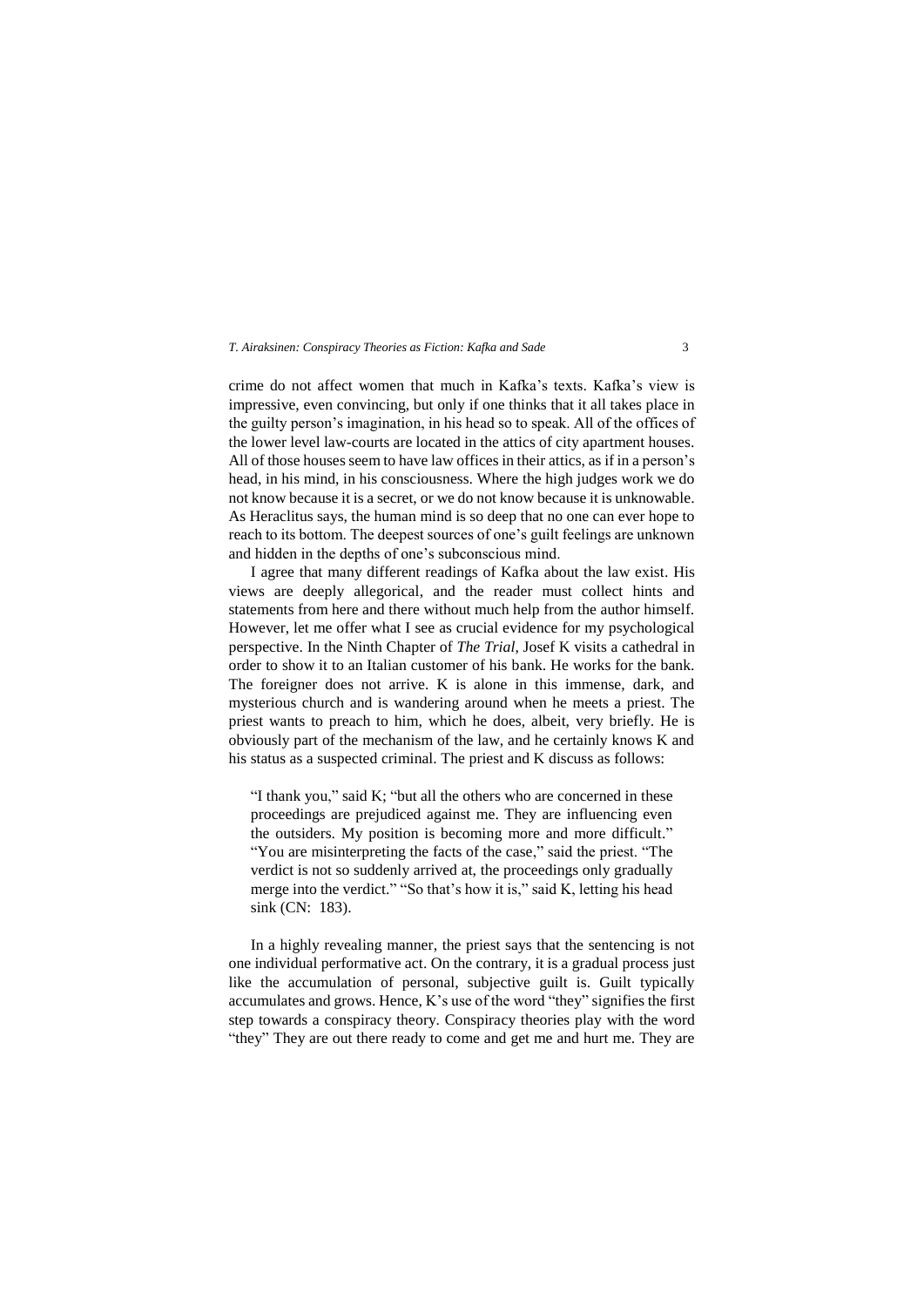just them, and they are otherwise unknown. Such is the simple grammar of a conspiracy theory based on one word, "they." However, K also realizes that all the people he meets belong to the law, and that means that they are all somehow against him. They all know about the case, and they all have an opinion about it. They are part of a deadly conspiracy K can neither control nor figure out. To return to the language of guilt, this is free-floating guilt. These people blame K in a way that is fully incomprehensible to him. However, at the same time he knows that they think he is guilty, and he suffers accordingly. K supports a double conspiracy theory: narrow and broad. The first contains the high judges and officials; the second contains all or most of the people K meets. Perhaps this is typical of guilt feelings.

Guilt starts like a little pang of consciousness pretending that it has an object, motive, and cure. Then it transforms itself into something more obscure and fuzzy gradually becoming unknown and unknowable free flowing anxiety. Finally, it is guilt that is certain of itself and of its cause, and of something that cannot have a name or identity but which demands punishment. The pain grows until one must do something about it. One has to punish oneself. Others do not do it, so it must be the person himself (cf. Taylor 1985: 134-135).

However, according to the correct logic of punishment, the act of punishment must come from outside, otherwise it is not true punishment. Whatever one does, one aims at one's own good, which obviously cannot be a punishment. For the actor, it is impossible to choose anything but what is best for the actor himself. One rank-orders the available alternatives and then chooses the best of them. This is the logical foundation of an action explanation. Therefore, if K punishes himself, which would mean that this act is his best alternative, this is no longer punishment in the proper sense of the term. It is a personal trick designed to alleviate one's pain. Punishment, on the contrary, is something one does not want and cannot want to happen to oneself. When a convicted murderer wants to die and asks for his own execution he creates a logical paradox: he wants a punishment, which is punishment because it undesirable as such, like death. Nevertheless, he wants it. Thus, K's punishment, like all punishment, must come from outside. It always is externalized and alienated. Certain agents do it against the will of the victim, or K, in this case. In a perfectly consistent manner, K accepts this logic of the law as well as the second step that leads him straight into a conspiracy theory.

K thinks that he is a victim of an immense system of law and justice whose lowest level agents are visible and real to him, and that is all. However, these agents are actually nothing but illusory and transient phantoms. They are everywhere, and they multiply in the scariest of manners, but they are nothing. They are idiotic and impotent except when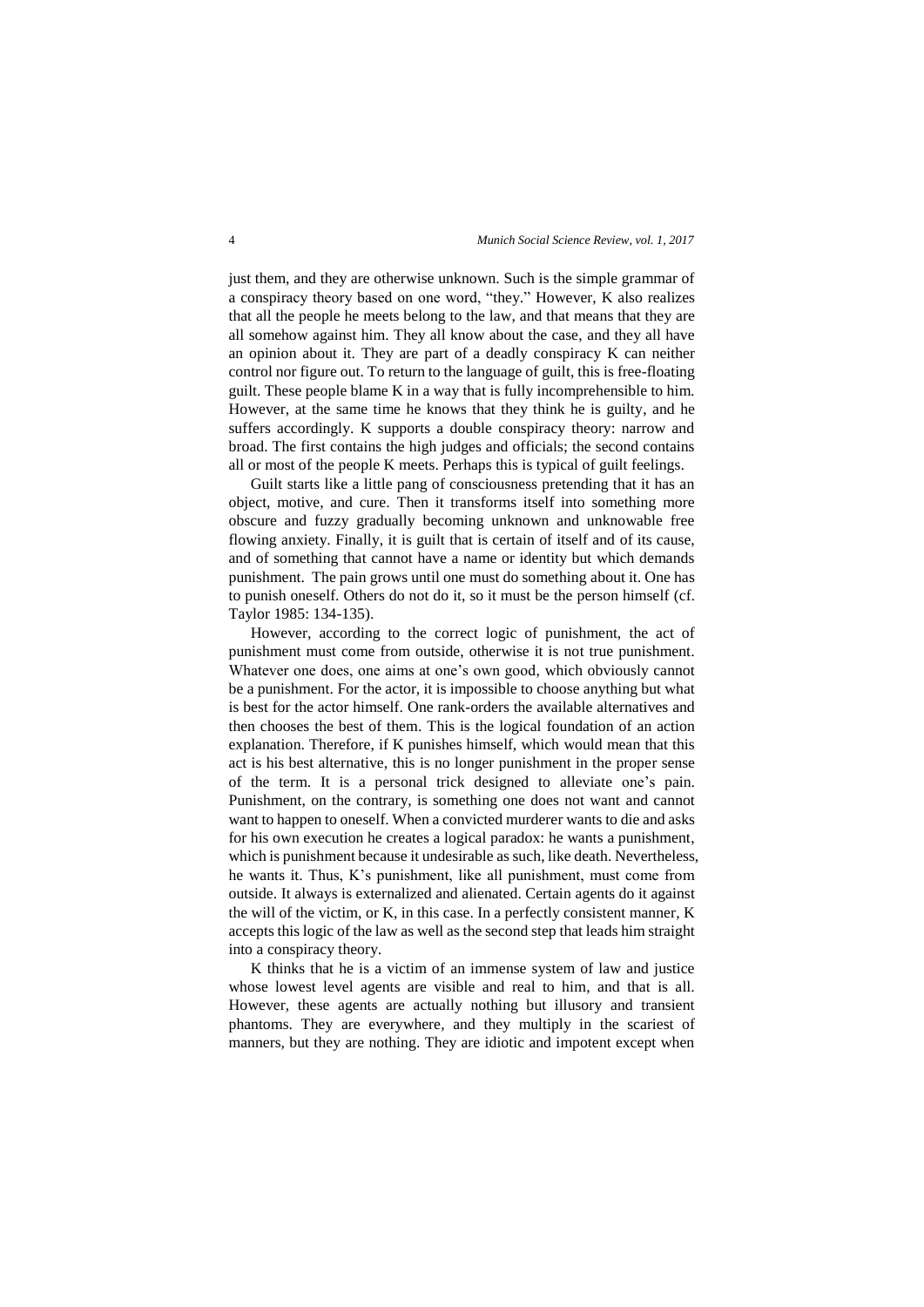they remind K of his crime and guilt. The high court and its grand judges are not to be seen anywhere. They exist, which is necessary, but they have no empirical form or content. The priest in the church tells K that K is under a false impression and on the verge of committing a crucial mistake. The priest tells a parable about a man who wanted to enter the law but a guard stops him at the door. He never lets the man enter, and in the end, when the man is already old and dying, he tells him the crucial truth: this is your door and it is open for you only. Yet the man cannot enter. According to the priest, this story explains K's error about the law, and he provides a long interpretation of the parable for the benefit of K. Yet, nothing definitive follows from this conversation. It is just fantastic nonsense and an apt parody of interpretative action.

Perhaps the important point of the priest's parable and the ensuing silly conversation is that it is nonsensical and inconclusive. All we learn is that the law is far away, infallible, infinitely mighty, and fully binding. The guard at the door is part of the law, and that is why he is under no human jurisdiction (CN: 227). The law is outside the human realm. It is, in this sense, both distant and divine, but of course, it is divine in an atheistic sense that is strictly independent of God. I do not deny that a theological reading is possible, but I do not want to follow that path now.

K realizes that a conspiracy threatens him, and that the law is nothing but a vast and mighty conspiracy that is set to destroy him:

"There can be no doubt" – said  $K$  ... "there can be no doubt that behind all the actions of this court of justice, that is to say in my case, behind my arrest and today's interrogation, there is a great organization at work. An organization which not only employs corrupt wardens, stupid inspectors, and examining magistrates of whom the best that can be said is that they recognize their own limitations" (CN: 40).

K repeats the same thing once again when he tries to defend the two wardens who first arrested him. They are now in the hands of a sadistic official flogger ready to receive punishment in a closet. Notice that "they" have a name now; they are called high officials: "I really want to see them set free ... for I do not in the least blame them, it is the organization that is to blame, the high officials who are to blame" (CN: 74).

Almost until his last moment, K dreams of salvation and trusts his own innocence. What has he done? He can find no reasons to accept any guilt. Nevertheless, the great conspiracy against him says he is guilty, so what can he do? First, he is angry and frustrated. He tries to write a letter to his judges; he tries to contact them. Then, in the church, he tells the priest that he hopes his women will defend and save him. He says that women have much power.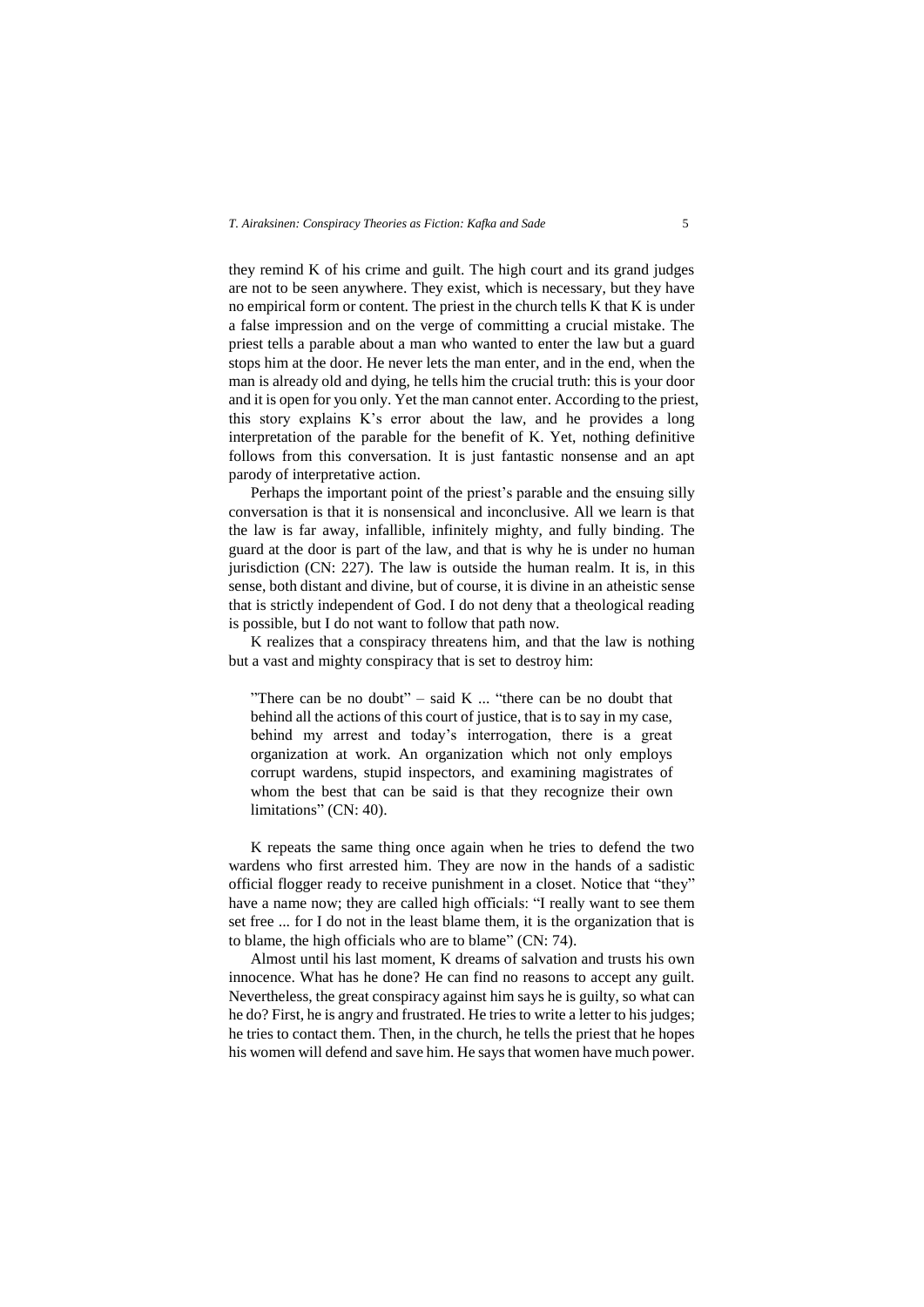This is absurd. Finally, when his two executioners come, he does not protest but goes like a lamb to his doom. The killers use a butcher's knife, which, as he realizes, he should have wielded himself. However, he does not do it, and the executioners pierce his heart. His last feeling is that of shame. His undeniable guilt transforms itself into shame when he dies like a stray dog in an old quarry. The conspiracy always gets what it wants. Conspiracies are unstoppable if you think like a conspiracy theorist.

In *The Trial,* conspiratorial elements penetrate the text. In the "Penal Colony," one finds constant references to the old Commandant and his historical times where the roots of punishment still lie: "I still use the guiding plan drawn by the former Commandant," says the officer who supervises executions (CSS: 148). The current Commandant and his women do not understand the real logic of the law. The women, for instance, feel compassion towards the prisoners, which is unacceptable. They ruin everything. K should have known this fact, but he does not. From the point of view of the officer, the new Commandant and his people are conspiratorial. They plot to change the old, still valid rules. The traveler, who is the witness visiting the penal colony, seems to think that the old Commandant is a menace he can blame for all the horrors he sees.

In *Amerika* (CN: Chapter 8), Karl Rossmann wants a job in the Oklahoma Theatre which employs anyone who wants to go and work there. The theatre is an immense, distant, and mysterious entity towards which Carl gravitates as if by natural necessity. The theatre appears to be a benevolent entity. In a sense, it is a converted conspiracy. Who knows? At the same time, it is an irresistible force behind the horizon. In *Amerika,* all the chapters play with and vary the ideas of accusation and guilt. Rossmann is going to find out that life is a continuous trial. In the last chapter, when he wants the Oklahoma Theatre to hire him, he knows that he is in trouble – and guilty – because he has no passport and consequently no identity. For a change, they do not seem to care. Everyone is invited and chosen – to make an ironic Biblical reference. In this case, as I said, "they" seem to be benevolent; nevertheless, they form a nameless, all-powerful secret agency and organization Karl does not know at all. All he can see is their recruiting office.

In front of the recruiting office, angels are blowing their trumpets. Here is the ultimate version of Kafka's conspiracy theories; first an encounter with angels, then the benevolent recruitment officers, and finally a long train trip into the great unknown Oklahoma – all the time knowing that the police may come and get him. No law exists in America. In this sense America is free, the land of the free, although the police officers Karl happens to meet are very threatening and, obviously, immensely powerful. In the end, Karl is running away from the clutches of the police towards the far away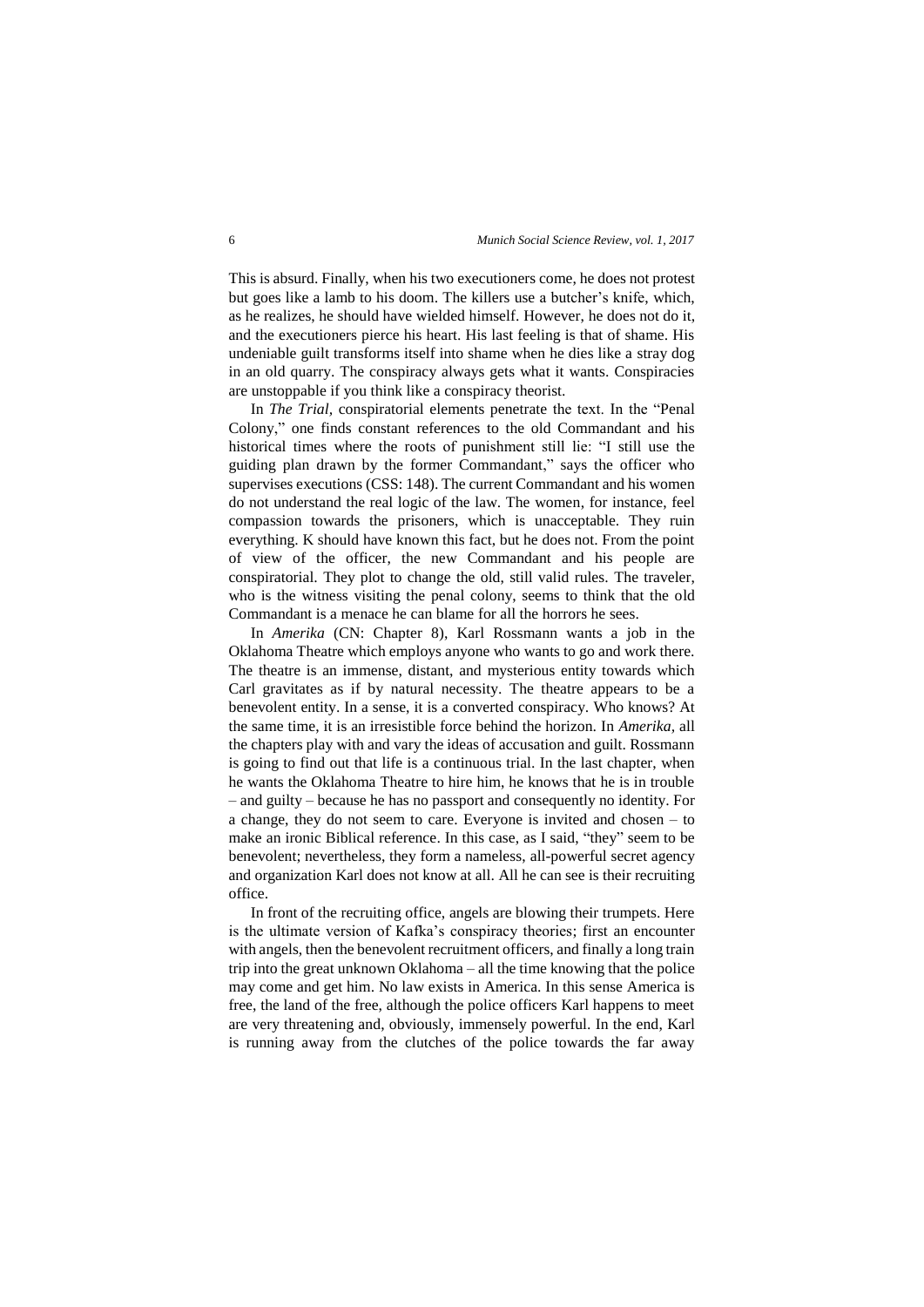Oklahoma Theatre, his assumed paradise. Can he run away from the authorities? We will never know. *Amerika* was never finished. The novel ends: "and they [the waves] were so near that the breath of coldness rising from them chilled the skin of one's face" (CN: 439). What a chilling, menacing end this is.

# **2. A Note on the** *Castle*

When K comes to a village at the foot of the castle hill, he proudly says, "Let me tell you I am the Land Surveyor whom the Count is expecting" (CN: 444). K is wrong; no one is expecting him, as the invitation seems to rest on an already forgotten mistake and misunderstanding. Nevertheless, he stays in the village anyway and plans to spend the rest of his days there. K can never enter the castle, whatever he does. He is a total nonentity who lives a life of endless frustrations. Does he succumb to conspiracy theory? Not really, but he comes very close indeed. He realizes that the castle and its high officials are powerful, invisible, and malevolent. Nevertheless, they are not intent of destroying him. They simply treat him as if he did not exist. Yet from K's point of view, there seems to be "an official plot ... by means of which the Superintendent and the teacher were keeping him from reaching the Castle authorities" (CN: 583). This is as close to a conspiracy theory as K ever comes. First, he thinks:

Direct intercourse with the authorities was not particularly difficult then, for well organized as they might be, all they did was to guard the distant and invisible interests of distant and invisible masters, while K fought for something vitally near to him, for himself, and moreover, at least at the very beginning, on his own initiative, for he was the attacker; and besides he fought not only for himself, but clearly for other powers as well, which he did not know, but in which, without infringing the regulations of the authorities, he was permitted to believe (CN: 496).

K has already realized why he should not think so: "Nevertheless, after such fits of easy confidence, he would hasten to tell himself that there lay his danger" (CN: 496). K is in danger and no one can save him. Nobody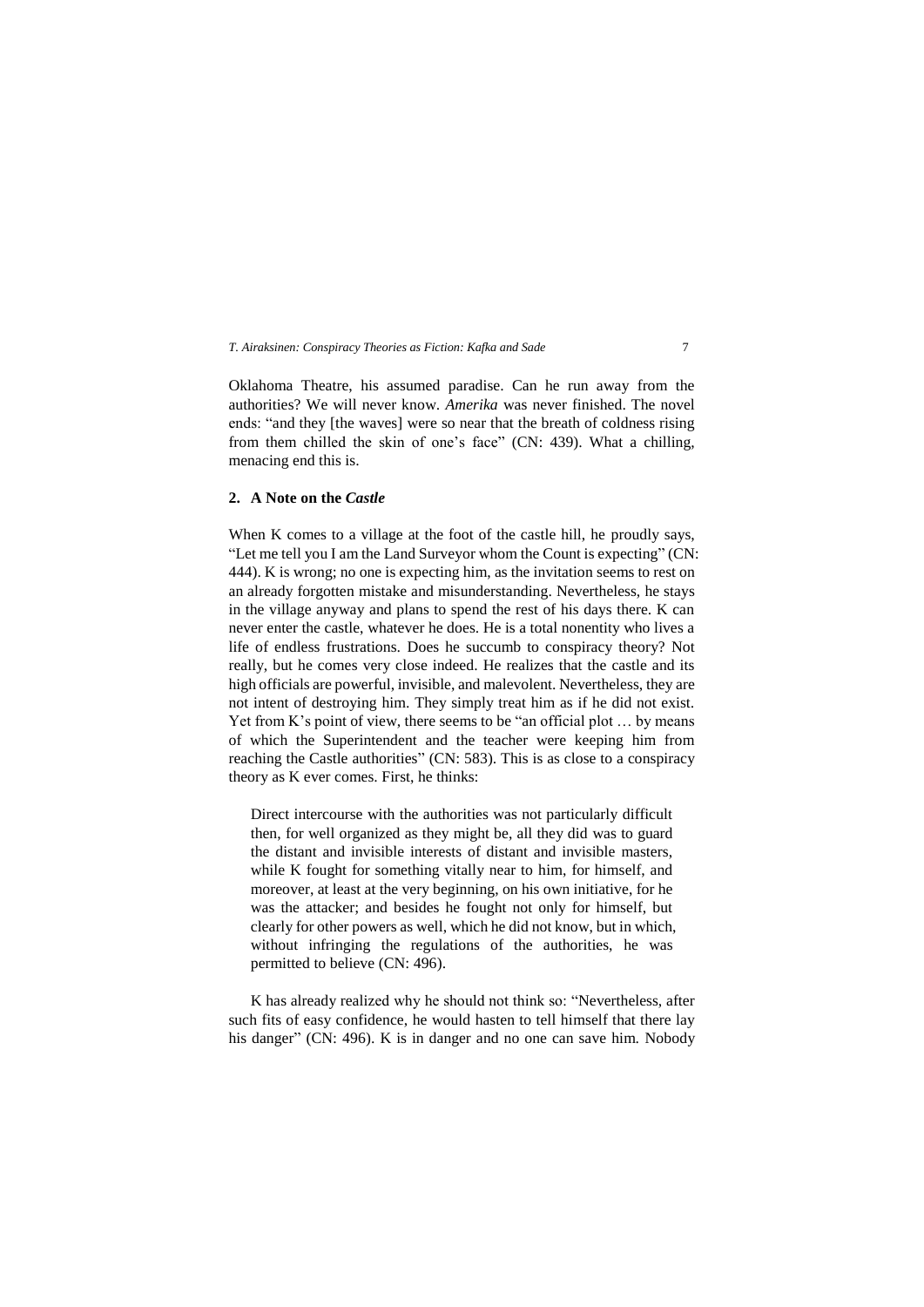accuses him of anything, that is not the problem, but people simply ignore him. Take Klamm, an official who visits the village regularly: K is not supposed to look at him, he must not mention his name, and Klamm's appearance is constantly changing, as if he were some kind of evil demon. Their form never stays constant. Evil has no fixed form.

In detail it fluctuates, and yet perhaps not so much as Klamm's real appearance. For he's reported as having one appearance when he comes into the village and another on leaving it; after having his beer he looks different from what he does before it, when he's awake he is different from when he is asleep, when he is alone he is different from when he is talking to people, and – what is incomprehensible after all that – he is almost another person up in the castle (CN: 608).

Moreover, in a mysterious manner, Klamm forgets the future and its events but, then, he comes from the strange castle on the hill (CN: 520). Thus, K has no hope of ever reaching to him, or even recognizing him, and he has far less hope of ever getting near the castle itself. In this sense, the nebulously malevolent forces of the castle have doomed K who must endlessly wander around the village without hope or purpose. The great conspiracy rejects him because they simply do not care. K can do absolutely nothing about it.

The *Castle,* interestingly enough, contains a separate story of Amalia's crime and punishment (CN, Chapter 15). K learns how the young woman once refused the invitation from Sortini, one of the castle officials. Her crime is actually twofold: first, she interested him and, then, she did not come to him when he (angrily) called. This crime is like the crime of the stupid soldier in the "Penal Colony." Now Amalia deserves her punishment, although all the details of the case remain as hazy as in the case of Josef K in the *Process*. The law treats Amalia and K in the same way. The punishment in this case is the total rejection of the whole family: "Whatever we did, whatever we had, it was all despicable" (CN: 641). The family is doomed. This is social death, as if they were buried alive.

# **3. Kafka: The Logic of the Law**

Kafka's ideas of law and punishment have their own weird structure, which somehow resembles the real European systems of law, but also make it all look surreal. Many readers have also thought that Kafka has prophesied the future of modern bureaucracy. His readers seem to understand what is going on. The law, according to Josef K, is something with which we are familiar with some strange and surreal manner, at least in the sense that we feel that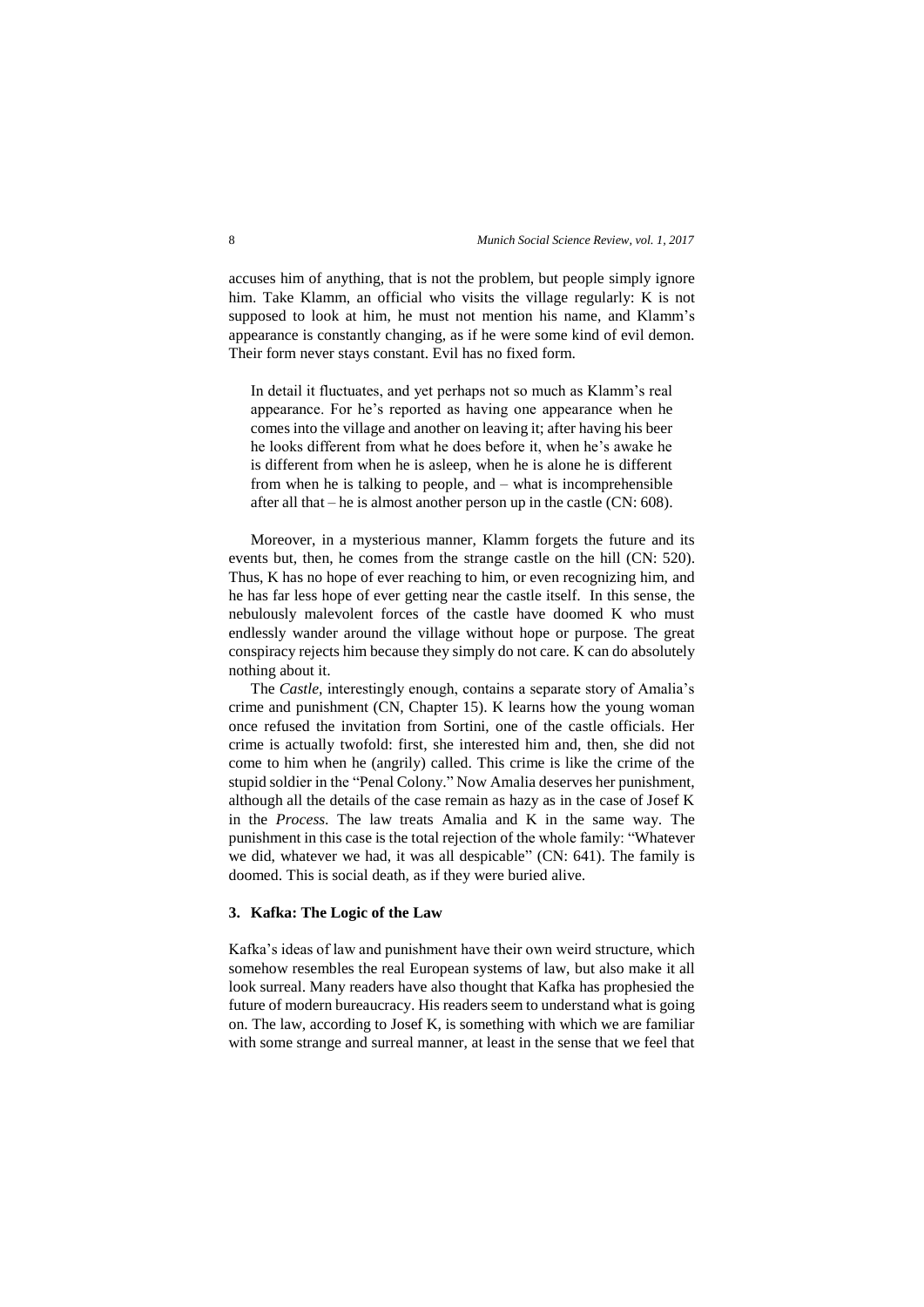# *T. Airaksinen: Conspiracy Theories as Fiction: Kafka and Sade*  $\qquad \qquad$ 9

the law turns upside down. The logic of law and punishment looks like this:

Logic:

Crime we can infer from guilt, as if one's guilt were one's crime. Crime does not bring about guilt. K has not done anything. Thus, we cannot infer his guilt from his crime; because the crime is always unknown (see Axioms).

Axioms:

I. Guilt is always beyond suspicion, or to be accused is automatically to be guilty

II. The guilty person does not know the name of his crime; the crime is unknown to the end.

III. Guilt attracts the law in the sense that guilt draws the law towards itself.

IV. The Law is empty; it demands respect and obedience, but that is all it says.

V. The judges are invisible just like the law is secret.

Corollaries:

it.

i. The crime is unnamable and unknown because anything can be called a crime.

ii. One must feel, mistakenly, that one is innocent; that makes one beautiful and sensitive.

iii. It is impossible to defend oneself, but one may try.

iv. The punishment is both necessary and unavoidable

v. No one is ever freed although it may be possible.

vi. The punishment is always just, because it is impossible to challenge

vii. The smallest crime deserves the greatest punishment.

viii. Only one punishment exists, death.

ix. No pity or mercy exists; there is no compassion in the law.

x. The punishment, death, is the revelation of the truth, and thus, it liberates the victim.

xi. Punishment implies shame.

xii. Crime is not an action; it is a mode of being.

xiii. The law is a real and incomprehensible mystery.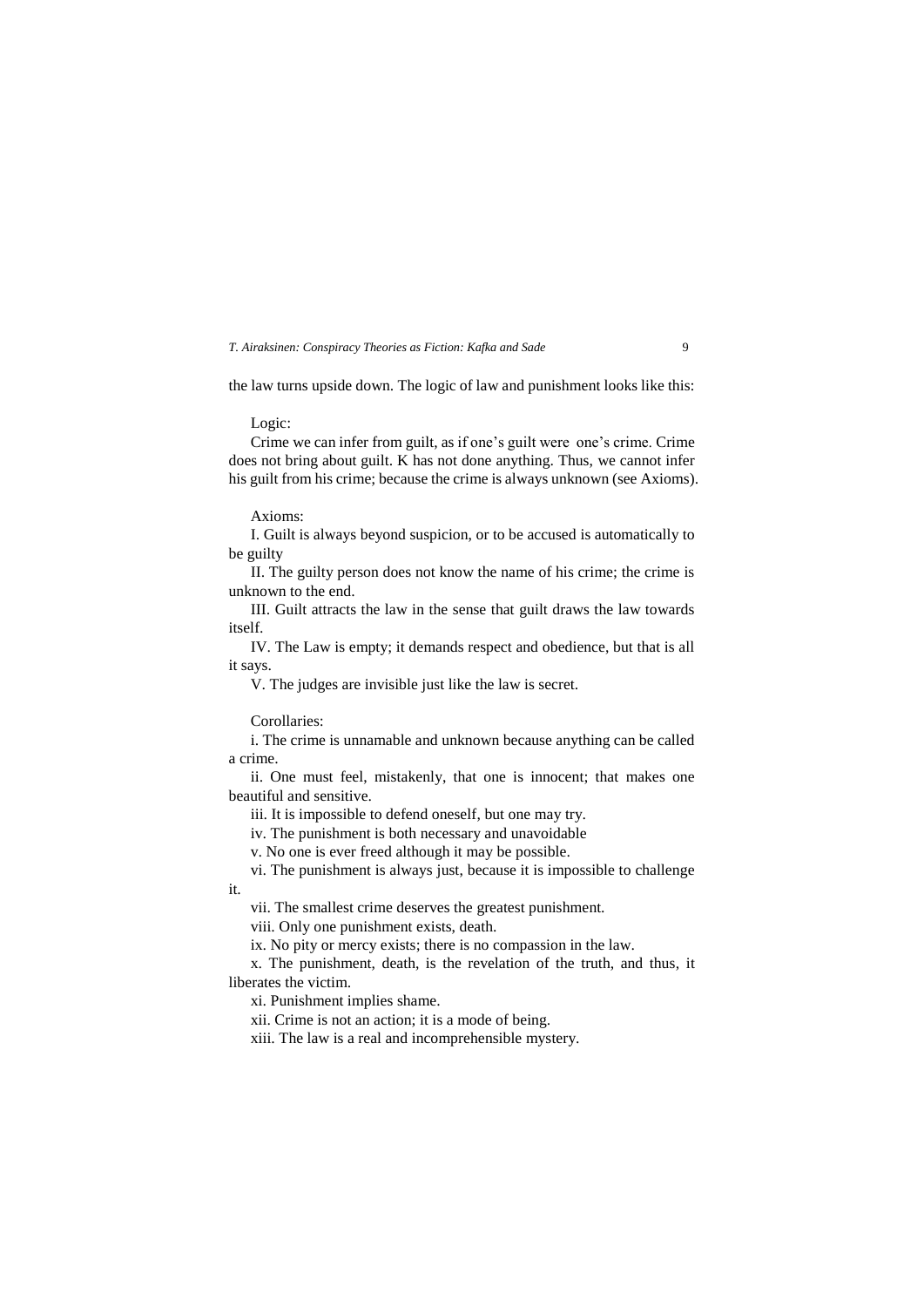xiv. No other mysteries exist but the law.

#### Open Questions:

Who is guilty? Not everyone is guilty. Who will be arrested? Perhaps the conspiracy decides on a random basis? Can anyone can be arrested on legal grounds because no one knows the law?

# Explanations:

The law is a great, infinite, nebulous, organized conspiracy that dooms K or anyone else. Certain distant legal possibilities or myths exist of release, innocence, freedom, redemption, and forgiveness. Even small wild girls running around the corridors of an apartment house belong to the law. Many people know K's crime, as they are all fellow conspirators. He can never meet his judges and certainly not the members of the high court who are always undetectable. The higher end of the law is secret and through its door, although it is always open, one cannot enter the law. Of course, the Judges and the High Court exist. It is all a conspiracy, as K comes to think.

\*\*\*

I cannot deal with these items one by one here for obvious reasons. Let me offer an example. Arresting officer Franz says: "See Willem, he admits that he does not know the Law, and yet he claims he is innocent" (CN: 8). Willem agrees that K is not very clever. Now, the logic of the argument is impeccable as follows: a subpoena, according to the law, has been presented. K does not know the law because no one knows the law; K cannot defend himself in any way, so therefore, he is guilty. It does not matter that he has done nothing. Such a fact is irrelevant. This seems to imply that you are guilty until proven innocent, which never happens. This is again typical of Kafka's mirror image logic. Certainly, this fits our psychological interpretation: personal guilt feelings and anxiety follow the same logic. One feels guilty until one can prove himself innocent, which is impossible. The psychology of guilt follows an opposite logic when compared to the law-induced guilt. In this way, Kafka's logic of law follows the familiar logic of psychology.

No proof of such a theory as this exists. Kafka is far too skilled an artist to make it easy for his readers. One can find counterexamples, for instance, in the penal colony the simple soldier's crime is disobedience, although he himself does not know it. In K's case, it seems that no one knows the name of his crime. Perhaps the crime has no name. In the penal colony, the conspiracy is not directly involved with the coming execution. Everything we have is the memory of the old regime who still rules over the proceedings. Josef K, as a conspiracy theorist, believes that the organization called the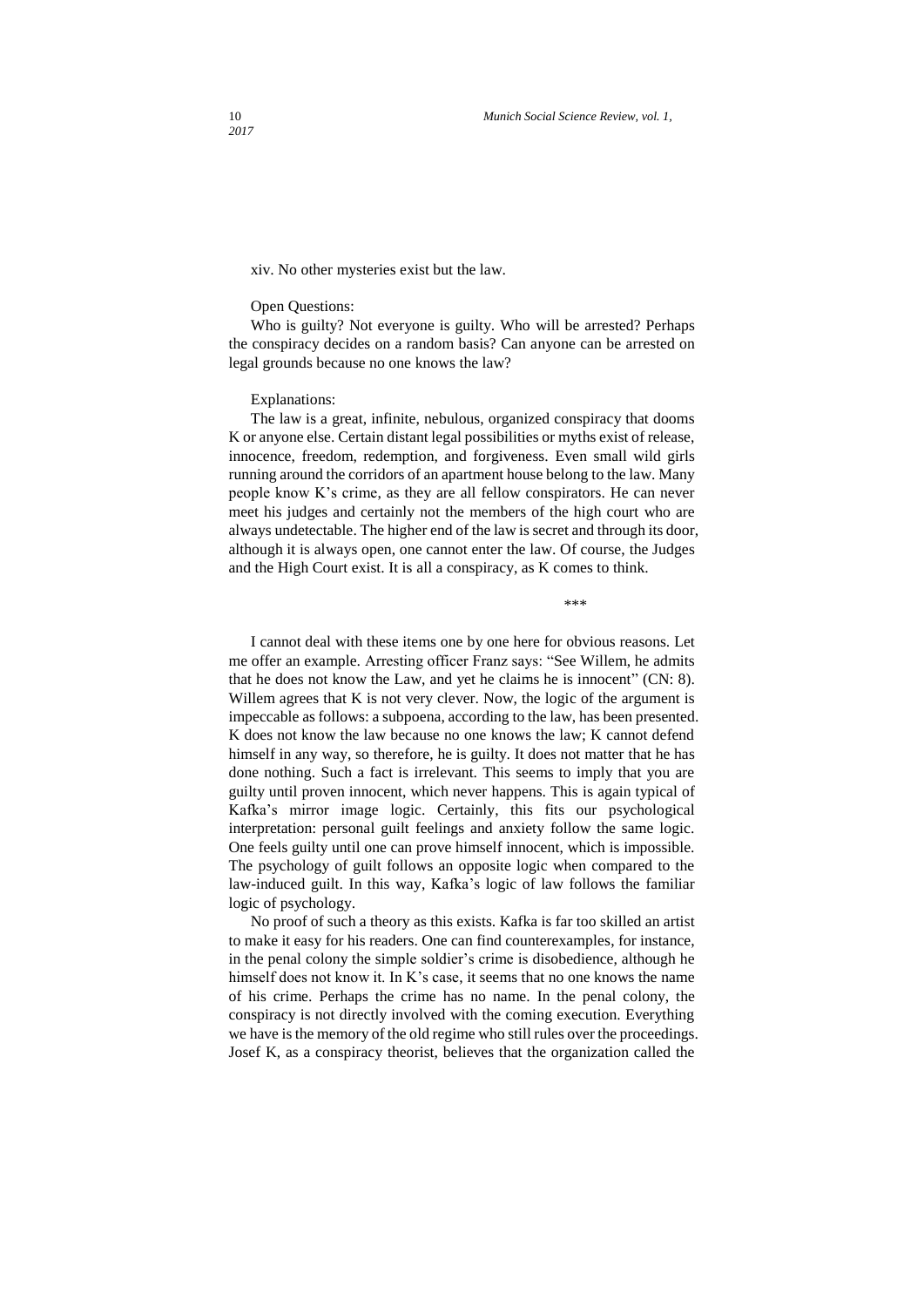law is persecuting him for an unknown, mysterious reason. The soldier in the penal colony, on the contrary, does not know that he is doomed, a fate which K comes to realize with perfect clarity. Different cases exist, but their logic is the same. Karl Rossmann is accused all the time, but he is not a conspiracy theorist – perhaps he will be happy once in Oklahoma, who knows? K the Land Surveyor comes close to being a conspiracy theorist. Amalia and her family accept their fate as it is, without theorizing about its causes.

Kafka's persons are not paranoid. The law really persecutes them. Moreover, for them the law is a great conspiracy they cannot make sense of. Josef K refers to an organization behind the law, although he has no evidence at all. All he can see is a dark abyss or nothing at all. Yet, he refers to a conspiracy in more than one place in the novel. What else could he do? He reificates the threat and gives it some kind of form and structure. The threat does not reside in dusty attics and cramped offices. It extends beyond all limits; it exists out there in its own splendid isolation.

# **4. Sade: Introduction to Secret Societies**

Let me make clear the structure of my argument from here on. I want to argue that Kafka shows what it means to come to believe in conspiracies, that is, to become a conspiracy theorist. His account of such a mindset is maximally convincing. Next, we need to read Sade. We do it to find evidence for the following hypothesis: Kafka says that one can never know those malevolent agents and agencies that are after us. Sade tries to describe them, as if we knew them. I try to show that such a project is impossible, it does not make sense; hence, it leads to results that are unconvincing. However, they are interesting and worth reading.

Now, secret societies have their laws, rules, and goals and they create conspiracies. Many conspiracy theories refer specifically to secret societies, as we can easily verify, and with good reasons (see Barrett 2007, Steiger, and Steiger 2006, and Wikipedia). I mean by a conspiracy a secret plot by an organized group to achieve a criminal end. This standard definition is too narrow to be interesting. If such a criminal plot is also morally or politically subversive, the case becomes much more interesting. Of course, we must emphasize that conspiracies are often real, and they exist. Actually, they are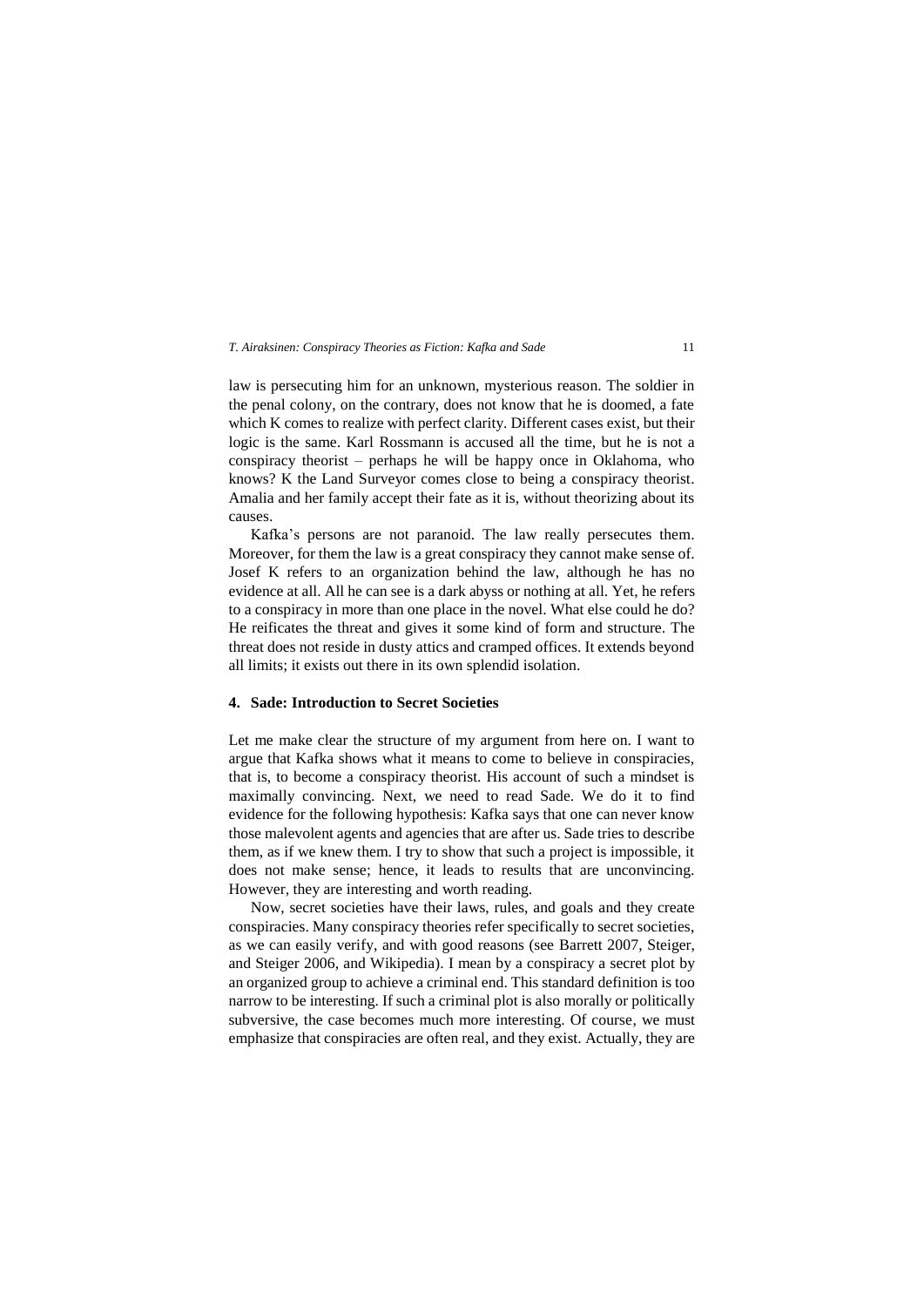common. Conspiracy theories, on the contrary, are shared views that identify some large-scale, important, shocking, or subversive plans by secret groups of influential people even if the evidence for such a conspiracy is twisted, illogical, improbable, clearly imaginary or fictional. Conspiracies are real; conspiracy theories are fictional. Conspiracies exist in real life but conspiracy theories are imaginary. Nevertheless, conspiracy theories are truly common. Think, for instance, of 9/11 and the claim that the CIA did it by means of mini-nukes (Airaksinen 2009). Their variety is endless.

However, I want to make four remarks. First, in this paper I use "conspiracy theory" only in its fictional sense. Second, many people use "conspiracy theory" to refer to some real and existing conspiracies of which they have a theory. Third, conspiracy theories have attracted a number of psychological explanations because such theories are both so common and so illogical. Fourth, conspiracy theorists seem to apply this explanatory model repeatedly until the whole world is full of conspiracies. The theory is obviously compulsively attractive.

In this section of the paper I focus on only one special type of conspiracy theory; those that blame secret societies. This is another fantastically popular topic (see Barrett 2007). Any survey of the relevant literature shows how popular the topic is. A large number of secret societies exists; part of them imaginary and the rest of them real, like the Free Masons. The list of books available on this topic is also impressive as a brief look at [www.Amazon.com](http://www.amazon.com/) proves. No limit to secret societies seems to exist even if they are secret and as such unknown. Many secret societies are surprisingly familiar to us, which is an oxymoron, of course. Hence, only a short step separates such societies from conspiracy theories.

Many secret societies conspire against good people and just societies. Somehow, their secrecy is associated with evil. One might well speculate that it is the secrecy of these societies which allows people to accuse them of some otherwise unexplainable horrors. Perhaps the reasoning goes like this: the cause and explanation of a disaster is unknown; secret societies are unknown, therefore, secret societies are the cause of the disaster. This false logic is irresistible in real life where logical validity is always secondary to rhetorical temptations. To put it another way, a disaster has no explanation. Secret societies are capable of doing anything, so they did it and are therefore responsible. When we see no explanation, we try to find an agent who might have done it. Secret societies may do anything, we just do not know. Secret societies are ready culprits when we start thinking in terms of conspiracy theories. This form of an argument is familiar with the philosophy of religion. We cannot find any evidence that refutes the existence of God, so we say that there is no such evidence we can interpret as evidence in favor of God's existence. In other words, if you have no negative evidence, this fact itself counts as positive evidence. We have no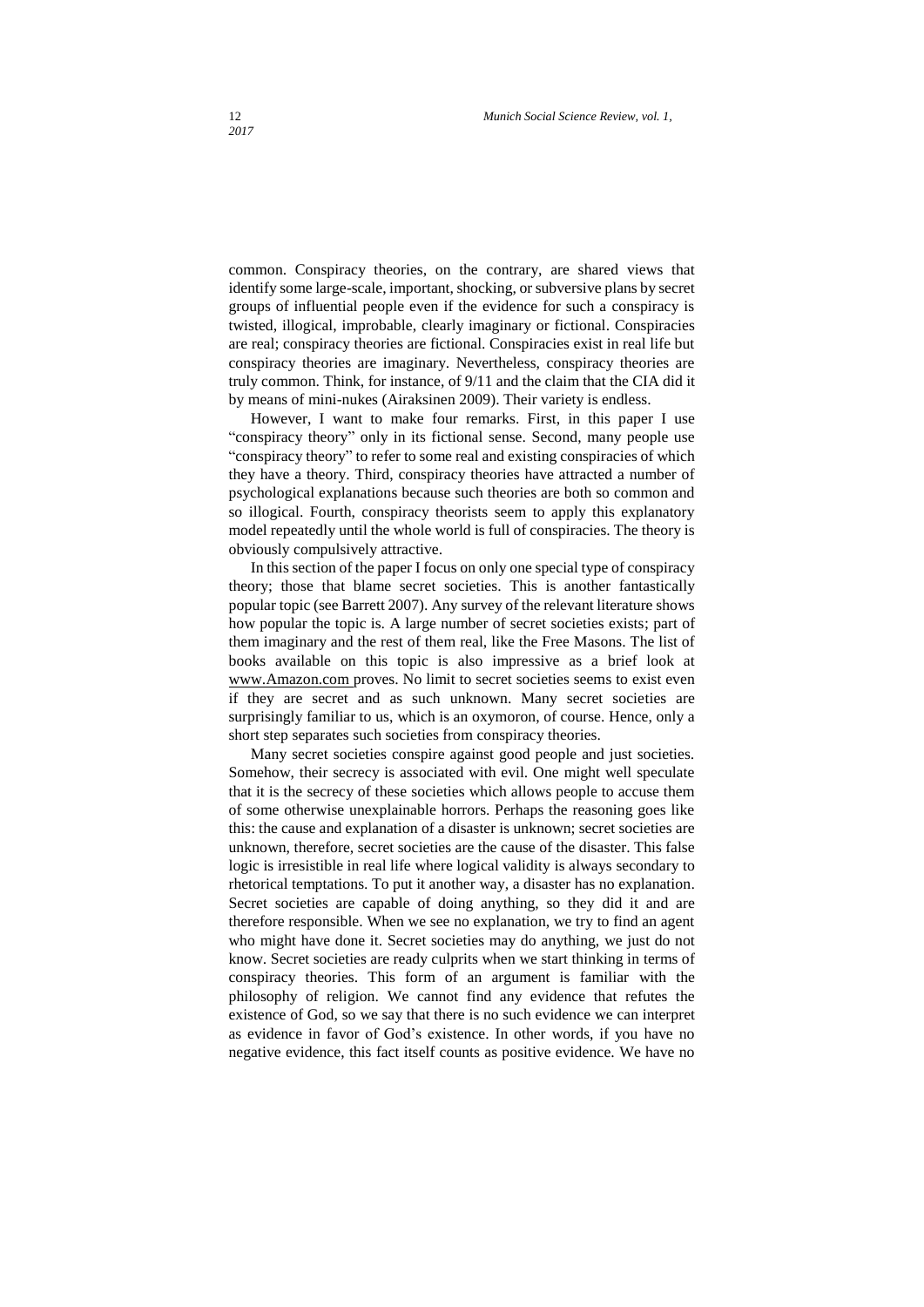evidence that secret societies did not do it; therefore, we say that they possibly did it; and as there are no other possible culprits, we must agree that a secret society did it.

### **5. Sade, Text, and Secret Societies**

From here on, let me make clear the structure of my argument. I argued that Kafka shows us what it means to come to believe in conspiracies, that is, to become a conspiracy theorist. His account of such a mindset is maximally convincing. Next, we need to read Sade. We do it to find evidence for the following hypothesis: Kafka says that one can never know those malevolent agents and agencies that are after us. Sade tries to describe them as if we knew them well. I try to show that such a project is impossible, and that it does not make sense. It leads to unconvincing, artificial, and even silly results. This happens to Sade too. His text may be exciting, but it does not illuminate the problems of conspiracies. Sade tries to describe what cannot be described, which is the secret societies as conspiracies in the sense meant by conspiracy theorists. The logic of the conspiracy theory implies that the evil agency cannot be described or know. If you try, you create more problems than you may solve. It is all fiction that no fiction can make real.

We are discussing a fictional topic here, and that is why we may well stay within the limits of literary fiction. This also allows us to avoid the deeper morasses of folk psychology and the Freudian analyses I have already flirted with. I have selected The Marquis de Sade as the writer who might tell us something interesting about secret societies as they exist in *Justine*, *Juliette*, and the *120 Days of Sodom*. He describes a community of criminal monks in the first book. He describes the Parisian society called the Sodality in the second book, and he describes an isolated community of libertines in the Black Forest in the winter in his third book. The last mentioned community lasts only 120 days, and for that reason, it is not a real secret society even if it is a criminal conspiracy. They kidnap young persons, violate, and kill them. The bad monks gather in their secret monastery. This community has its own, more or less, permanent nature. It also has some official structure and its own sources of funding. They also kidnap women and kill them. That is supposed to be very exciting. The good news is that Justine is able to escape to tell the story of the monk's seraglio.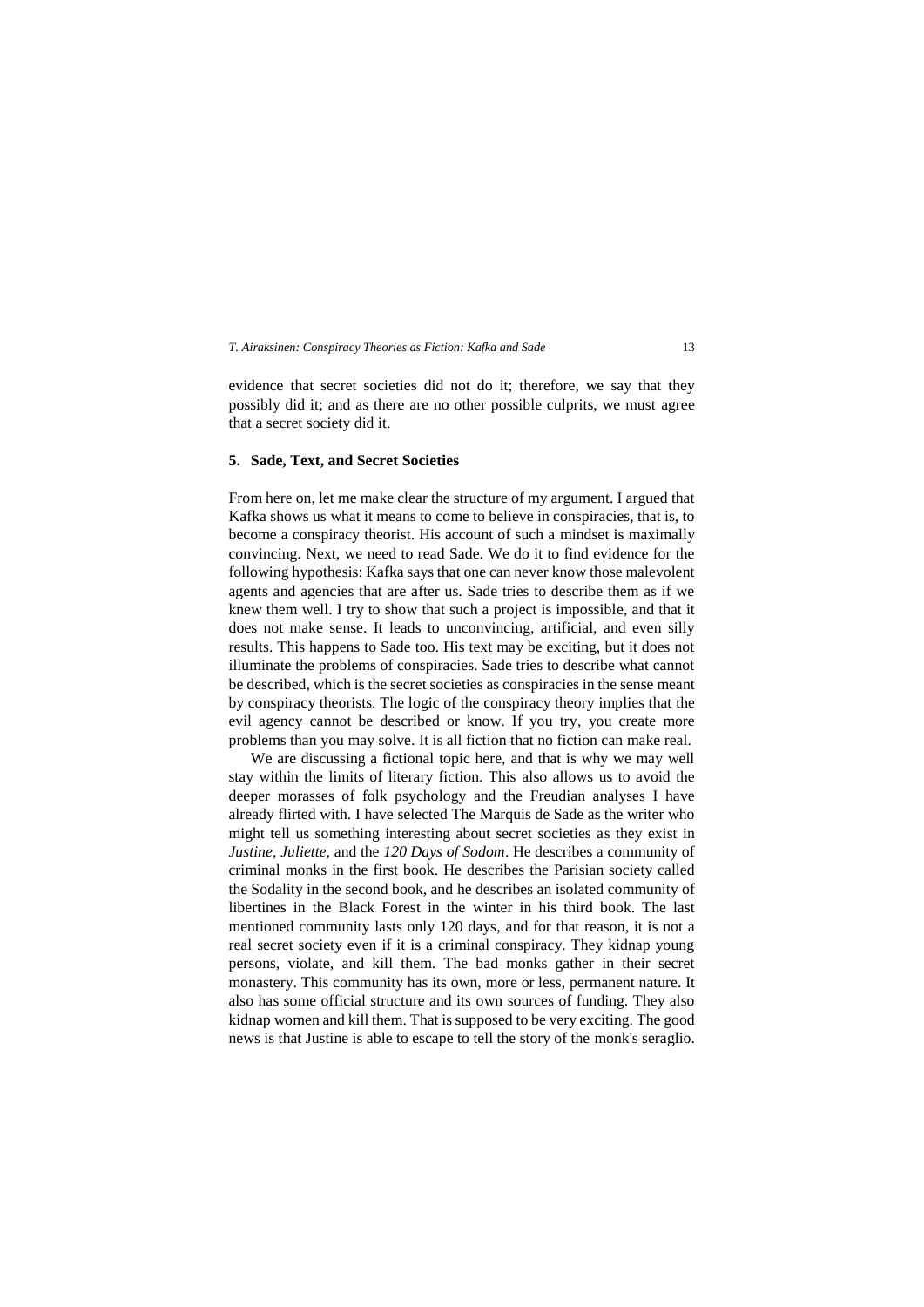However, the Sodality is a real, well defined society and, at the same time, a conspiracy which has its bylaws, financing, president, program, and everything that a real society needs. This club is only for some extreme libertines and their low-life criminal associates. Here the social elite meets the criminal underworld in a totally subversive manner: two social classes who should have nothing to do with each other are actually tied together by their common interest.

This sounds like a regime which is at the same time monotonous, potentially boring, certainly not very creative, and certainly shocking – at least if the reader is not an hardened admirer of Sade. A couple of words on Sade's style and aims follow. Sade has only one theme that is libertinage and pleasant evil, or crime, as he is fond of calling it. He repeats that theme endlessly, repeating some special vignettes *ad infinitum*, as his reader soon concludes. Some of his short stories and the book *Justine* are less repetitive, but both *Juliette* and *120 Days* are both long and repetitive. *Juliette* has some one thousand pages. These are no ordinary fictional narratives. They seem to contain some philosophy in the sense that Sade wants to prove a point or two; mainly atheism and the hedonistic justification of human freedom. We are here to enjoy life, and crime is the most enjoyable thing, therefore, we should do it. He seems to promote a certain life-style and tells his reader how to do it. At the same time, he creates a text that tries to punish its reader. This is text as a test, trial, and condemnation. When his reader reads hundreds of pages of stories of eating human excrements, he certainly not only suffers, but he also punishes himself by reading about it. Sade's text is an evil and immoral text for this very reason. However, it is also delightful to realize how he writes a parody of the French tradition of fine food and gourmandism by making his villains eat excrement produced by young people who first get some delicious foods to eat. Of course, anal love denies the procreative function by turning away from the vagina and lusting after the anal orifice, which means disgust, death, and waste. Sade is much more than merely boring. He is the true subversive, creative philosopher of freedom and subversion.

Can we find anything of interest in the story of the Sodality? Are the lecherous monks, who harass Justine so passionately, somehow creative and interesting persons? Perhaps they are. Therefore, it is worthwhile to look into their thinking, their lives, and their activities as secret society based conspirators. The story of the monks is quite delightful in this sense, unlike Sade's Sodality, although it may look like a parody or a critique of something that is not quite easy to see or understand (see Airaksinen 1995, and Barthes 1976).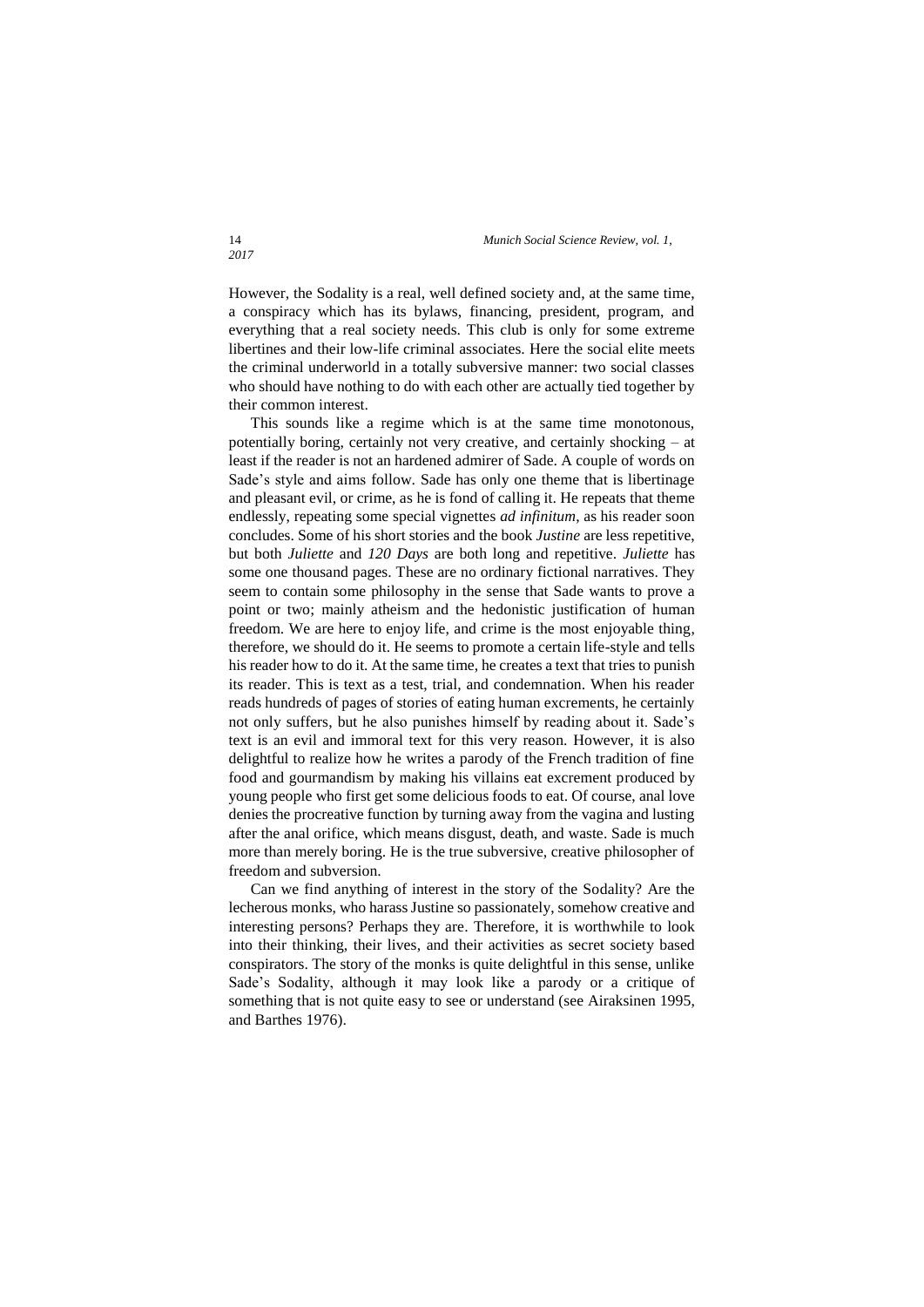# **6. Sade: Monastery as a Secret Society**

Sade's evil monks describe their own organization as follows:

"You will understand more easily, Madame, if I explain how the society was organized. Prodigious funds had been poured by the Order into this obscene institution, it had been in existence for above a century, and had always been inhabited by the four richest monks, the most powerful in the Order's hierarchy. They of the highest birth and libertinage of sufficient moment to require burial in this obscure retreat, the disclosure of whose secret was well provided against as my further explanations will cause you to see in the sequel; but let us return to the portraits" (*Justine*: 566).

Justine also learns that "a recalcitrant attitude will be of no purpose in this inaccessible retreat" (*Justine*: 567). The monastery has its history (more than one hundred years), its future (forever), its hidden but official status (sanctioned by the monastic Order), its budget (prodigious sums), its members qualifications (rich, powerful, lecherous), and so on. This system works as it should. Also, notice how Sade's twisted logic works in this context. The richest, noblest, and most important men are also the most criminal and lecherous. Sade seems to argue that the most powerful are also the most dangerous, as if their social status would make them psychologically irresponsible hedonistic maniacs. Power translates into mania. Such a secret society is at the same time malevolent, dangerous, and most difficult to reveal and stop. The system may isolate its criminal elements, make them secret that is, but it also protects them. Moreover, the monks receive generous funding from the Order. They are at the same time hidden, protected, and encouraged. Such a policy may seem inconsistent, but it may well be unavoidable if a secret society is going to exist and flourish. Why should it flourish? Because the bad monks want it to flourish, and more of them are born all the time. They must go somewhere, and now Justine has accidentally found the place where they go, a palace, heaven, and haven of criminal pleasures.

The monks kidnap women of all ages, and the point is that they are free and capable of doing absolutely anything to those unlucky people. Justine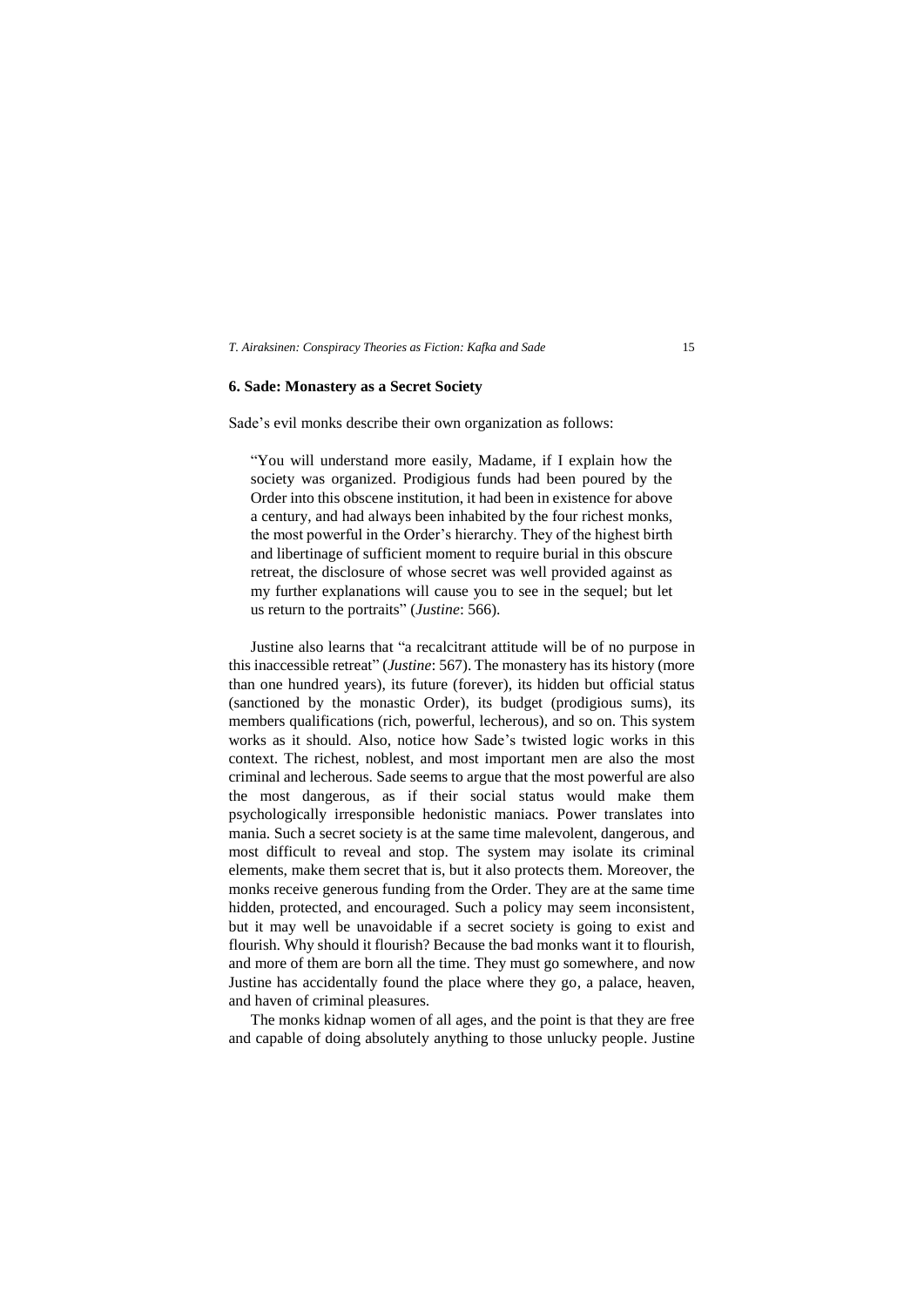describes in detail all kinds of sexual acts or acts that are at least on the fringe areas of sexual pleasure. Nothing else seems to matter to Sade the writer or the fictional monks. Pleasure and freedom exist strictly for each other, and they ruthlessly maximize both. The libertines are free in two different senses. They are free of external control and risk of punishment. Nothing bad can happen to them, and so, they are free or unconstrained. They are also free from guilt and the anxiety that evil deeds are supposed to bring about. They do not suffer at all  $-$  in this sense they are again unconstrained and free. Their actions have only one limiting factor, but that is a serious constraint. They can never get full satisfaction. However hard they work, whatever they do, whatever happens to the women, they need to do it again. They are on the wheel of pleasure in the sense that this wheel is free to turn around, but when it turns around, the same acts will return. This makes the monks furious, so they get their revenge by torturing the women. Certainly, it does not help them at all.

When we consider the monastery as a secret society, however fictional it may be, we also see why secret societies are so fearful, even if they are secret and we do not know much about them. Such a society is a menace to its social environment as it serves everything evil, obscene, and destructive. Its members belong to the highest echelons of society; they are supposed to be good, noble, virtuous, just, and in many ways admirable paradigmatic individuals. Yet their true nature is the absolute opposite of this wishful characterization. Their nobility means baseness, and any trust placed on them is the gravest misjudgment one can imagine. In this kind of situation, even if it is hypothetical and imaginary, we can find all the elements of social fear.

We must conclude that secret societies are revolting and dangerous even if we do not know much about their secrets. They are conspiracies, but because they are fiction, we need to talk about conspiracy theories in this context. Notice, however, that the monks and their secret monastery constitute a secret society, but the real conspiracy is committed by the Order, in this case the Benedictine Order, who allows it, organizes all of it, and guarantees its continued existence and functioning. In a typical manner, the conspiracy is large, powerful, and intractable. Its tentacles extend everywhere, and any secret society is just one of its material representations. The monks are conspirators only because the all-mighty Order allows it.

The monk's secret society is the content, and the Sodality is the form of secret societies in the mind of a conspiracy theorist. The monks tell us what they think, what they desire, what they do, how they talk, how they live, and what they eat. The content of the description is rich and detailed, although it is at the same time extremely repetitive and boring. It suffocates its reader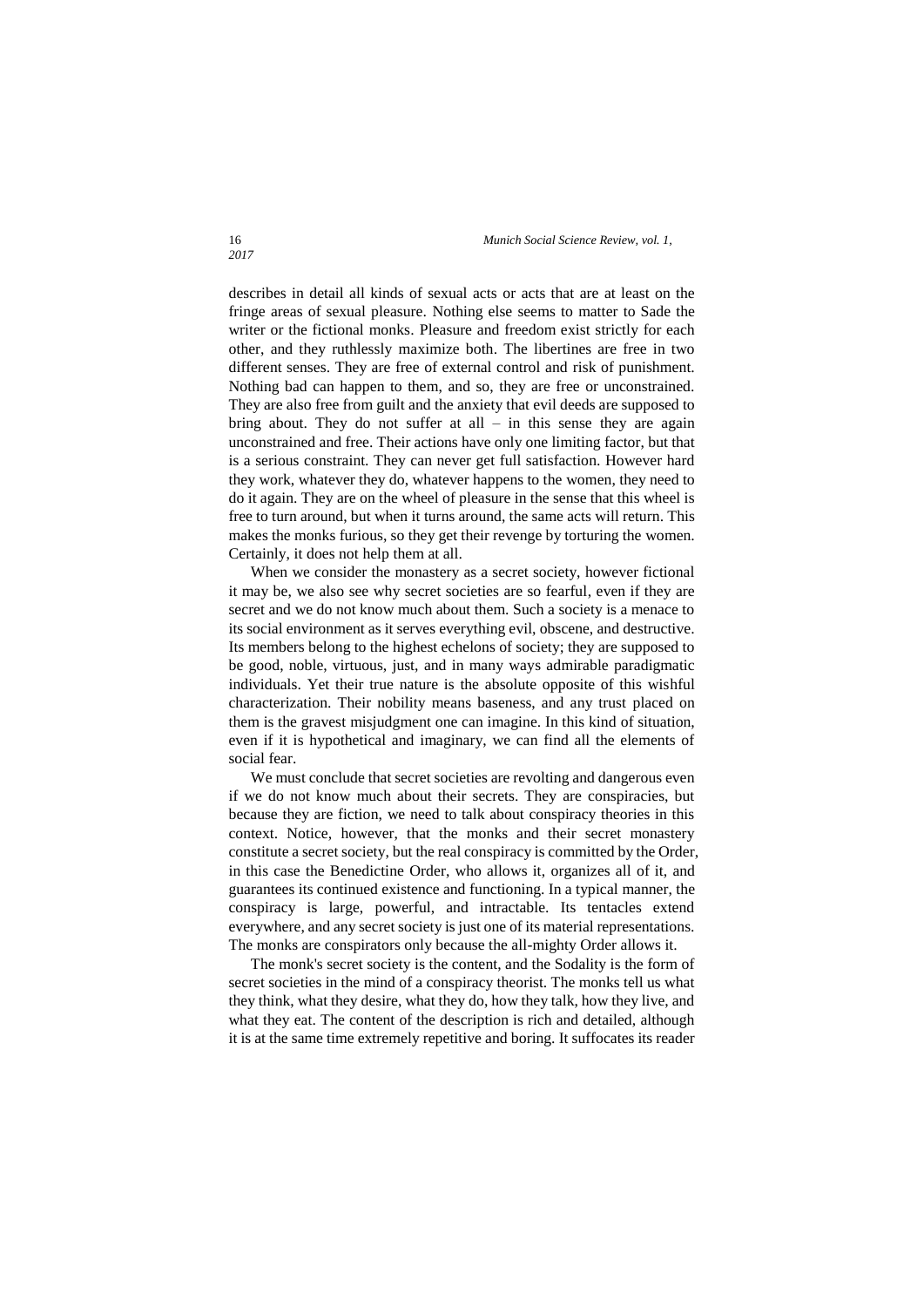who cannot consume more of the same repetitive horrors. This is what Sade does to his readers. However, now we know what happens within the walls of that nasty monastery. We have a description of the content of freedom, although Sade also calls it unfreedom, that is, being subjected to the destructive laws of nature. No one is free of the laws of nature, although the libertines are socially free – this is a crucial point. Next, the story of the Sodality provides the form that is also the formal cause as it explains some possibilities and potentialities. Even evil life needs its rules, regulations, and laws. Conspiracies are not formless, and that is why they are even more frightful. A formless conspiracy is only a tumult, chaotic, and dark abyss or, in modern terms, a black hole that we cannot see because no light ever comes out of it.

Juliette, the evil woman, comes to Paris. Her friends introduce her to a secret society called Sodality. She enters; they interview her and then accept her as a member. She is recognized for what she is, a she-devil. She looks at the society's rules and regulations that are almost like any other rules of a well-functioning social body. Such rules make the society function in a predictably successful manner in the end. The rules of Sodality may work well, but then they are the rules of a society that serve the ends and goals of a life-style similar to that of the criminal monks in the forest monastery. Here in Paris, the same hedonistic goals exist, but now Sade tells us what the formal rules of such a life are like. What we get here is a predictable and tedious list of norms. First, the description of the purpose of the membership in the Sodality:

Deferring to the common usage, Sodality admits the serviceability of the word *crime*; but makes a plain declaration that in its employment thereof with reference to any kind of act of whatever sort or colour, no condemnatory or pejorative sense is ever intended. Thoroughly convinced that man is not free, and that, bound absolutely by the Laws of Nature, all men are slaves of these fundamental laws, the Sodality, therefore, approves and legitimates everything, and considers as its most zealous and most estimable Members those who, unhesitantly and unrepentantly, acquit themselves of the greatest number of those vigorous actions which fools in their weakness call crime (*Juliette*: 418).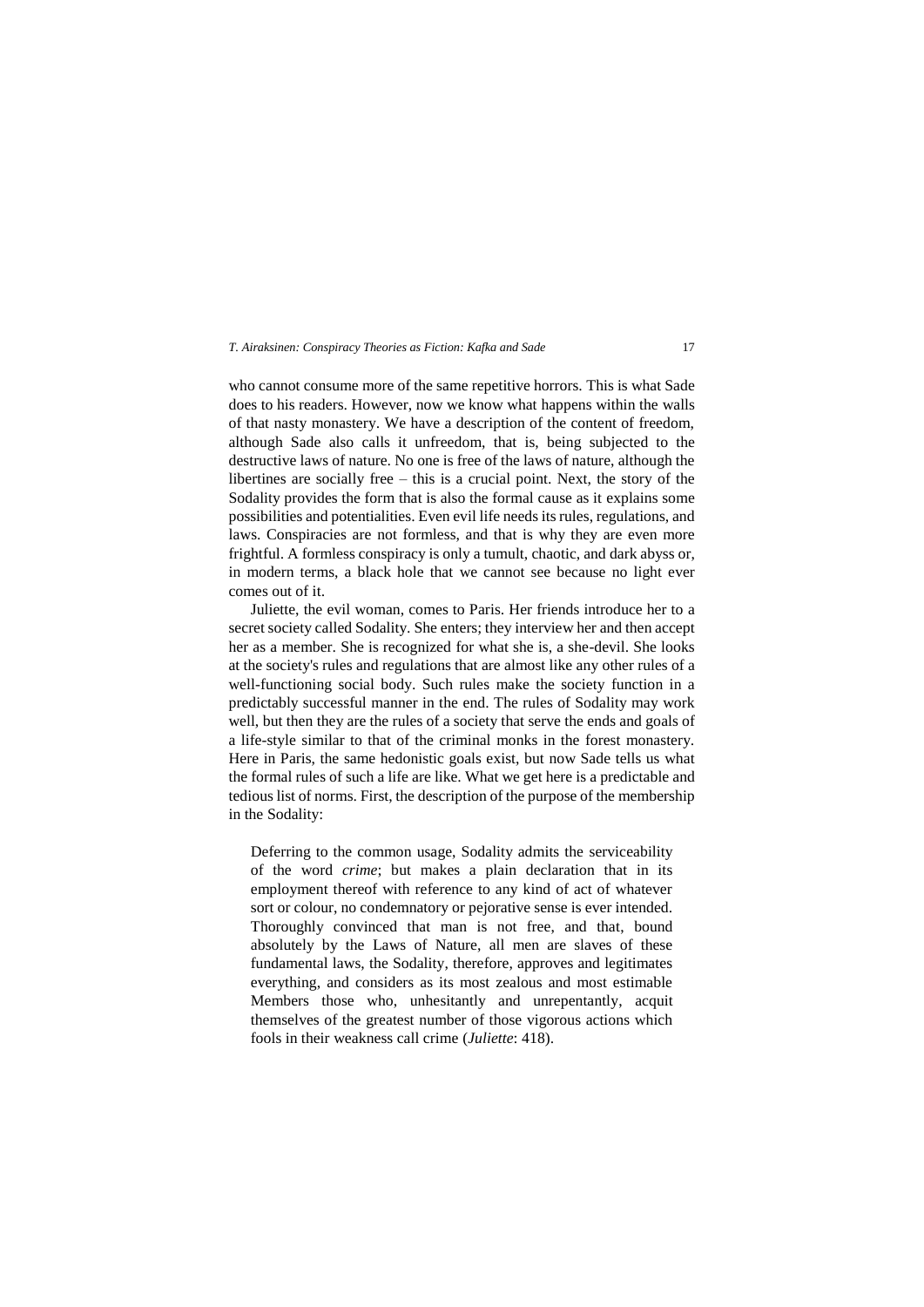The Sodality has its detailed rules with 45 items. They state that all the members of the club are equal; women are admitted; atheism is strictly required; a certain minimum income is required; some not so wealthy artists and literary figures are admitted; and criminals are to be protected. A ballot elects the president and his or her term is one month; he or she presides over assemblies that are three per week. There is a permanent committee, a treasurer and two executive secretaries are also prescribed; during the assembly all kinds of pleasures are admitted, but murder can be committed only in special seraglios where prisoners are kept for this purpose, and so on (*Juliette*: 418 ff.).

As I said, this is the formal side of an evil secret society. It presents a real threat to any decent citizen of a normal society. People should be afraid of the Sodality and its members, if they existed. Moreover, even if they did not exist, conspiracy theorists are still afraid of them as if a threat like that was real. The whole idea of a conspiracy theory rests on such a fear. Strange things happen and people get hurt without any clear explanation. Yet, no phenomenon is without its explanation, thus an explanation must exist. You find it if you try hard enough and search everywhere. Secret societies provide the much-needed explanations, and hence, people tend to agree that such evil societies exist, and we needlessly suffer from their activities as their innocent victims.

Sade, in his novel *Philosophy in the Bedroom* (1965: 216), mentions and condemns all the good sodalities, such as the Maternal Society and the Philanthropic Club, when Madame Saint-Ange lectures to her young but willing disciple Eugenie about the unavoidable pleasures of vice and crime. Eugenie says that her mother supports such virtuous sodalities, which the rascals of Sodality firmly condemn. The good and the bad sodalities aim at their opposite ends, the Parisian Sodality being a perfect formulation of a society that must stay as a secret. Otherwise, it will vanish along with its members. Of course, it will survive because it is a figment of the imagination, a conspiratorial dream, and an object of hallucinations at the same time deliriously happy and paranoidal.

# **7. The Explanation of Conspiracy Theories**

We may try to explain the endless fascination with conspiracy theories in terms of some logical, social, and psychological considerations, or we may leave the topic as it is, a fact. Let us try some possible explanations anyway. Here is the scheme we need to explain: Something bad happens to us, the normal, good, and innocent people, and we explain why it happens in terms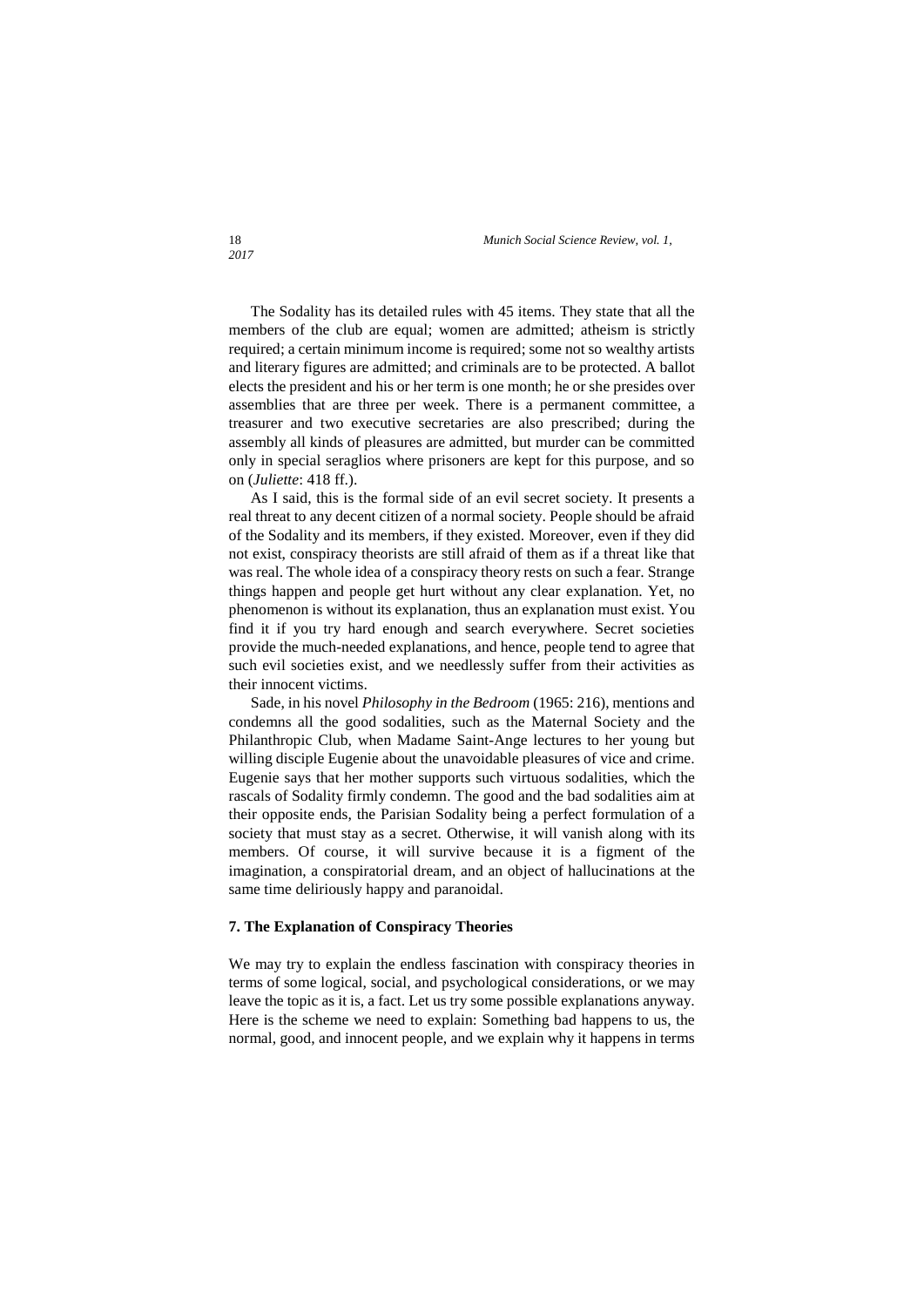of some conspiracies by secret societies (in a wide and general sense of "society"). Such societies are the embodiment of evil. We have a good reason to be afraid. We are neither crazy nor paranoid. It is evident that we are in search of an explanation of an explanation.

To believe in conspiracies, in the pejorative sense of "conspiracy theory," is never crazy, but it may be paranoid. This is the case if, first, the evil things and suffering has not yet happened but is always expected to happen and, second, if the evidence for these future events is (i) twisted, idiosyncratic, and unacceptable, or (ii) the evidence is non-existent even in the mind of the believer. A paranoid person is afraid of something that has not happened and explains it in a way that does not count as an explanation by means of evidence. We need two more conditions: a paranoid person is certain that he is a target of some serious harm. Some unknown forces like secret societies persecute him personally. Finally, we recognize that no amount of persuasion may change his mind. For him, no possible counterevidence may exist. He is doomed.

Full-blown paranoia is a disease of the mind and, as such, not so interesting an explanation. The milder forms of paranoia are more interesting. We can find and understand these by deleting some of the last mentioned conditions in the above definition, for instance the last two. Then we get a more realistic description of the mental conditions that make some people conspiracy theorists.

An authoritarian person believes in and trusts a paternalistic authority who is supposed to protect him against some evil in the world. However, the person feels that he has available and acceptable evidence for the failure of the agent who was supposed to protect him. A perfect example is the case of 9/11. The President of United States and the CIA were supposed to protect the US-citizens against terrorists, as had been promised many times. They had given evidence for being able to do so, and the citizens had believed, or at least had wanted to believe it. Yet, all of it becomes illusory in that fatal day when the Twin Towers collapsed in such a dramatic fashion. What was the explanation? The CIA did it, or at least they knew that it was going to happen. The catastrophe was their responsibility either directly or indirectly. Why did they do it? They wanted to promote their own obscure ends, as also K says. They had something to gain from  $9/11$  – that is why they did it. What is it? Who are they? Some conspiracy is evident, but no clear answer can emerge, of course. The same story applies to the Japanese attack against Pearl Harbor in 1941. The President knew about the bombing but did nothing to prevent it. He had his own secret reasons. Such conspiracy theories are not personal affairs, but they are large-scale social phenomena.

Think of this marvelous story. In the Second World War when the Japanese where already losing the war, they could not transport all the gold they had robbed from the conquered areas in the Far East to Japan. The US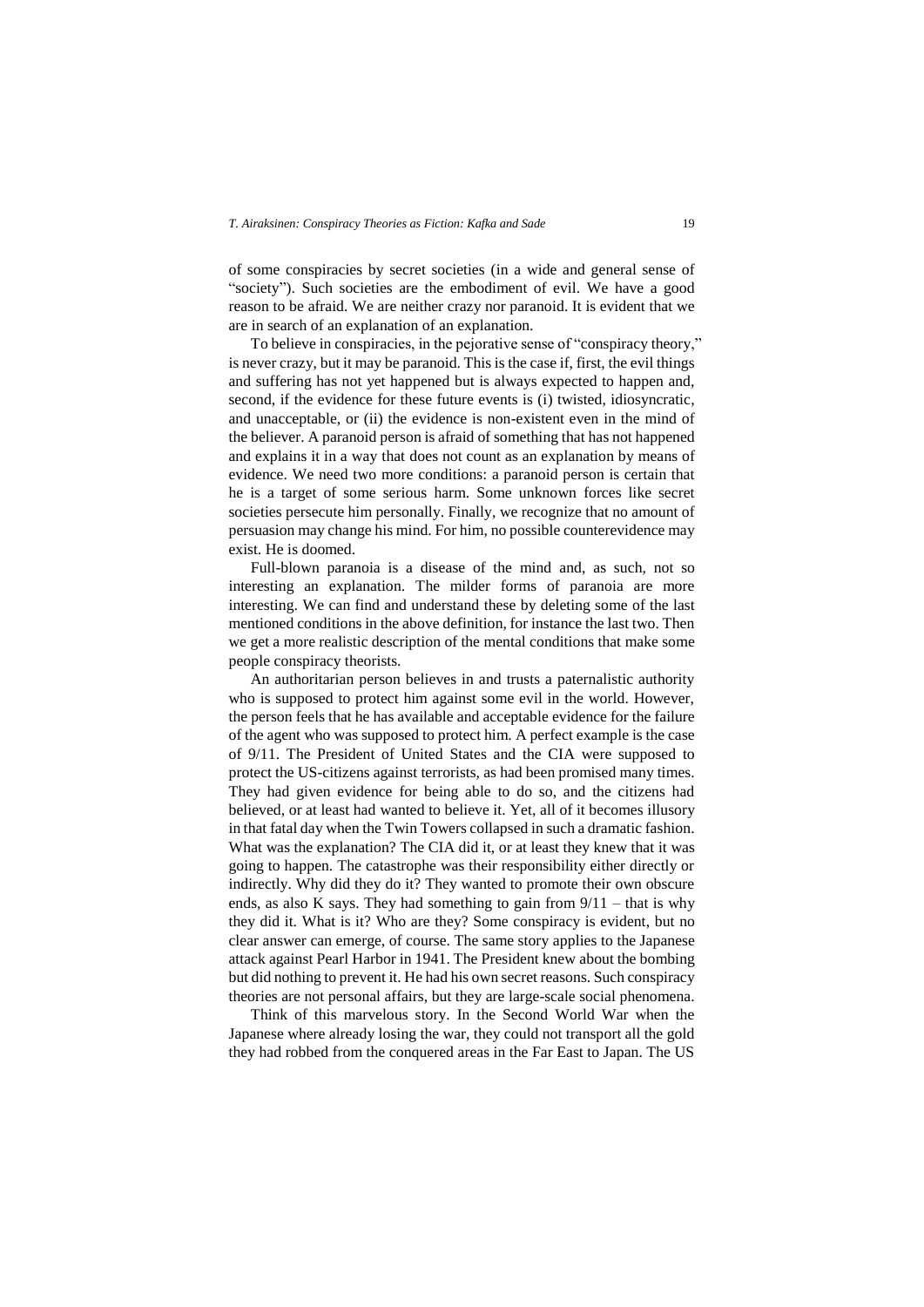submarines had cut off the shipping lanes, and the home islands were practically isolated. What should we to do with all that gold? The Japanese buried it in the Philippines in secret places. Then they killed the workers and wrote the maps in cipher so that only the elite could read them and get back to the buried treasures. Perhaps the brother of the Emperor Hirohito was in charge of the operation in Tokyo. The gold is "Yamashita's gold" according to the general who organized it all. The gold may still lie where they originally buried it. The maps are gone, and the Japanese officers are dead. To this day people in the Philippines have been trying to find the gold. Presumably, the former Philippines president and strongman, Ferdinand Marcos, made his fortune with this gold. However, you need to be careful. If you find the gold, the other diggers who want to rob you will kill you. The authors of a book on this theory have written a strange preface to their *Gold Warriors*. They say they have saved all the relevant material in secret places and ordered its release if they are killed. No one can protect their backs by killing the authors because then and only then the incriminating material will be released and published (Seagrave and Seagrave 2003).

This is a very interesting case and type of a conspiracy theory. The Japanese were conspirators against the legitimate interests of the conquered nations. The gold diggers, including the Marcos family, were conspirators against the people of Philippines. Finally, the authors of the book clearly feel that there is a conspiracy against them. In fact, the theory of the gold is a highly controversial one. Many are skeptical about it.

Let us briefly discuss all three cases. First, the case against the Japanese is easy to understand. They were a monstrous enemy of the conquered people; truly cruel and ruthless. They were capable of any evil that one could imagine. Therefore, the Japanese took all that gold and buried it deep. Then they made it all a secret. They had organized all of these activities and the track leads all the way to the imperial court in Tokyo. That is where you need to go if you want to get your gold back. Yet, no information will emerge anyway as the maps are secret or destroyed, and the people are dead or well protected by those who are in power. What is an explanation for this conspiracy theory? The explanation may be something like impotent rage and desire for revenge against the defeated forces of evil who may now be dead but whose legacy lingers.

President Ferdinand Marcos was a tyrant and a dictator who ruled his country for decades with his wife Imelda whose shopping sprees for shoes and bras were legendary. It may feel good to know where his initial wealth came from, therefore, this is the relevant conspiracy theory here. The gold diggers normally end up dead, not Marcos – why is that so? He has his secrets of how he did it. We do not know, but something strange and fearful must have happened. He and his cronies pulled off a trick that should have been impossible. Here the explanation of the relevant conspiracy theory is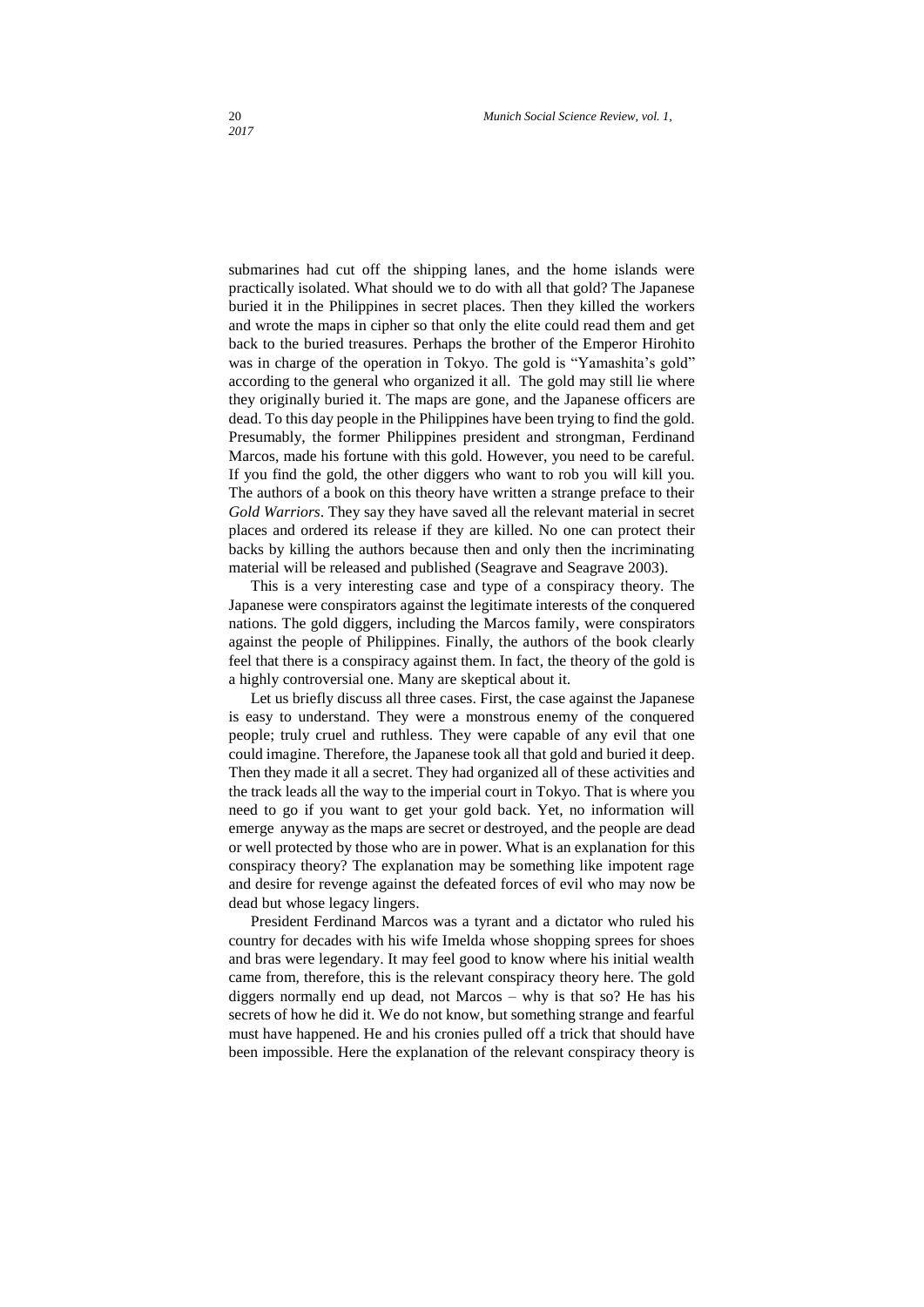in terms of the combination of fear, jealousy, and perfectly simple greed. He did it, and we cannot do it. That is why he did it by means of a conspiracy.

The third aspect of the story of the Philippines' gold, when the authors of the book feel threatened, we may well explain in terms of simple paranoia, as I explained above. The authors think they are now crucially important people, and thus, their newly found enemies want to hunt them down. Who those enemies are no one knows nor can know. Somewhere there is a conspiracy against their innocent lives. This is, indeed, an example of fear nearing paranoia. Of course, it is possible that this fear is well founded, and thus, we would not have a case of paranoia here. However, we still have an example of a conspiracy theory if the enemy is unknown in the sense that we cannot know it whatever we do. This also shows that one's well-founded fear may lead one to conspiracy theories. For example, I am afraid that my shop seems to go bankrupt no matter what I do, so I am afraid of my financial future. This is real fear, no doubt about it. Next, I explain my fate not on the grounds of being a bad businessperson but by referring to the hidden influence and activities of the local Free Masons. My well-grounded fear has made me a conspiracy theorist.

What can we say about the logical explanations of conspiracy theories? Conspiracy theory implies a failure to understand and handle the requirements of an explanation. To do it is not that simple of a demand. Most people cannot do it. The relevant folk-views and ideas are simply inadequate and collapse under the pressure coming from the demands of everyday life and its complexities. For instance, if you do not know the conspirators and their societies then do not use their names in you explanations. If you do not know the facts of the case, do not invent your own. If you do not know the motives of the conspirators, do not invent them, and most of all, do not refer to their malevolent pleasures and stupendous enjoyment. You cannot use what you do not have. Moreover, when you infer from facts back to their causes, you had better be very careful and make only probabilistic or otherwise guarded statements. For instance, you know that Marcos is tremendously wealthy and you want to argue that he found some of the hidden gold and then killed his competitors and possibly even his collaborators. If you say all of this, you must weigh your evidence for it. Marcos was a strongman, and most of them know and use quite unconventional methods to become rich. Some people believe that Egypt's President Hosni Mubarak, when he unwillingly resigned in the winter of 2011, had billions of dollars safely hidden in banks all over the word. Perhaps one should resist the temptation of conspiracy theories here and simply say that this is possible and even expected and stop right there. Conspiracy theories indicate logical problems and inferential failures. Do we need to say more? Perhaps this fact is all we need here.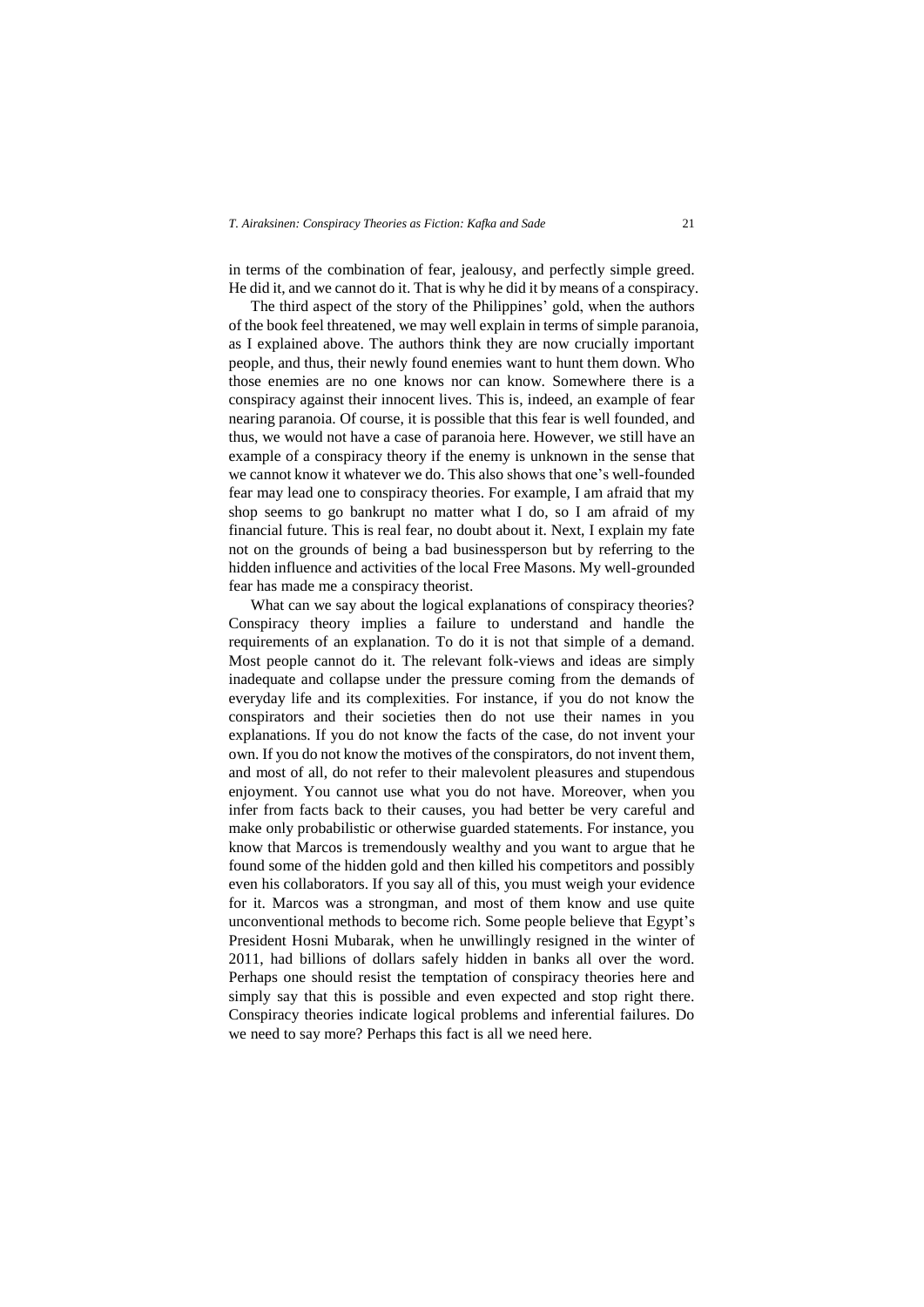# **8. Kafka and Sade Again**

Kafka's Josef K thinks about his arrest. He talks to people, and he tries to write an appeal to his judges. He realizes that people know of his case and that they know as much or even more than he himself does. He tries to find the judges and the law court, but he cannot. What he finds are always something called low-level agents and officials. The real power wielders stay hidden. He also feels how the rope around his neck tightens all the time, although no concrete evidence of this or of anything else is available. Finally, K concludes and states that a conspiracy against him exists. Somewhere, he suspects, a secret agency is planning his doom he cannot avoid. All he can see is a kind of fake, illusion, and ridiculous theatre. Reality escapes his vision all the time without any reason to think that anything would change too soon. When his executioners finally come, take him away, and kill him – or actually they butcher him – K does not resist. He is only ashamed. He is a sacrificial lamb. Perhaps K is a Christian, as the second to last scene of the book in the Cathedral and with the priest may indicate. Then he is like a silent lamb in the end. The execution appears in three different perspectives, as an execution, butchering, and ritual sacrifice.

Josef K naturally succumbs to conspiracy theories because he is so desperate and understands next to nothing. Kafka offers an additional psychological explanation of the emergence of a conspiracy theory: shear panic and desperation. When you have no evidence, you have no theory. However, K has some rudimentary evidence. At least they arrested him and told him that his case is in the law-courts, or his is a case in front of the law, but that is all. He panics and infers from all this that there is a malevolent agency who conspires against him even if he had done nothing – as we learn in the opening passage of the text of the *Trial*. He is desperate and bitter.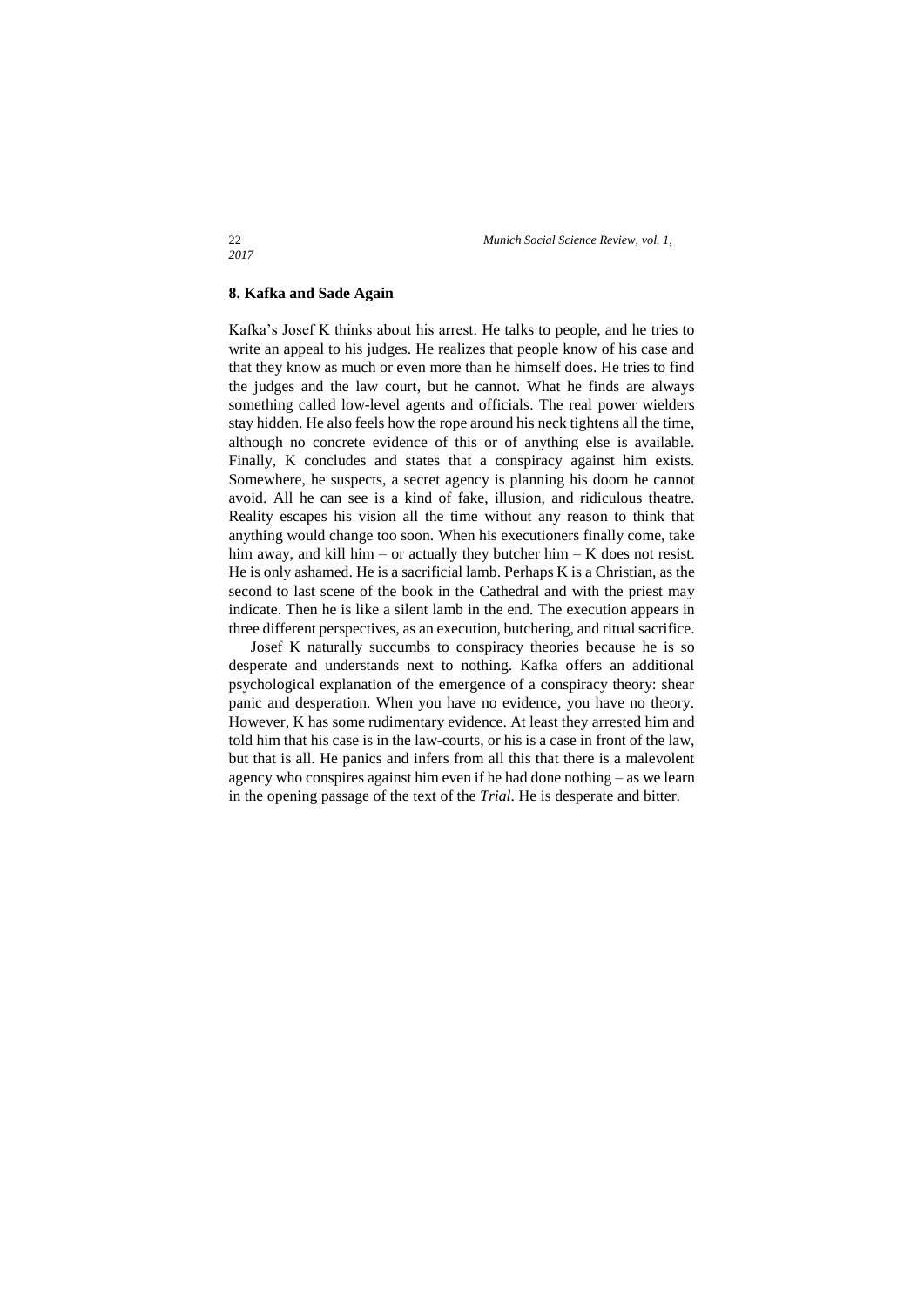Sade's Juliette experiences no temptation towards conspiracy theories. She passes the entrance examination of the Sodality splendidly. Now she is one of the conspirators whose motive is mere personal pleasure. What Juliette saw can exist only in one's imagination and in bad fiction. Juliette flogs people, presumably, until her tennis elbow stops her. She cuts living flesh until no flesh exists. She enjoys all the hedonistic pleasure until she is deadly bored. Why would anyone join the Sodality? Sade invents a new breed of people to harass his readers, and in this sense, he is a conspirator too. However, in spite of its apparent fictional realism, Sade's account of the Sodality, as well as the cruel monastic community, is as crazy as any conspiracy theories ever were.

One can say that conspiracy theories may be illogical, but at the same time, one must realize that this entails, as well, that any representations of the insiders of such conspiracies are crazy as well. If the monastery had already existed one hundred years and looks nearly eternal, which is a kind of satirical religious joke, Justine's escape makes them fatally vulnerable and ultimately doomed. This also indicates why a realistic picture of a secret society is an oxymoron: when the story unfolds and the picture emerges, the society in question is no longer a secret

Sade's answer to criticism could be that the church and their monastic orders are so powerful that nothing may hurt them. However, after Justine's escape their story is no longer secret. In the same way, we can doubt whether the Parisian Sodality could remain secret for so long. The problem with the Sodality is that it is not part of any larger conspiracy as the monks' monastery is. A conspiracy needs some depth if it is going to survive its enemies' and victims' wrath and vengeance. This is the obvious reason why conspiracy theorists think the conspiracies are so deep rooted and powerful. Supported only by its members, the Sodality is alone. However powerful they might be as individuals, that is not going to be enough. The members are unpredictable and untrustworthy rakes anyway. Their society cannot be stable in time. They need social trust but it is hopelessly missing. The Sodality as a secret society is a fatally one-dimensional conspiracy. The monastery, on the contrary, has the full support of the Order, which implies real depth and power.

Any conspiracy has to deflect two types of trouble: its external enemies and internal disturbances. The external enemies are the victims of the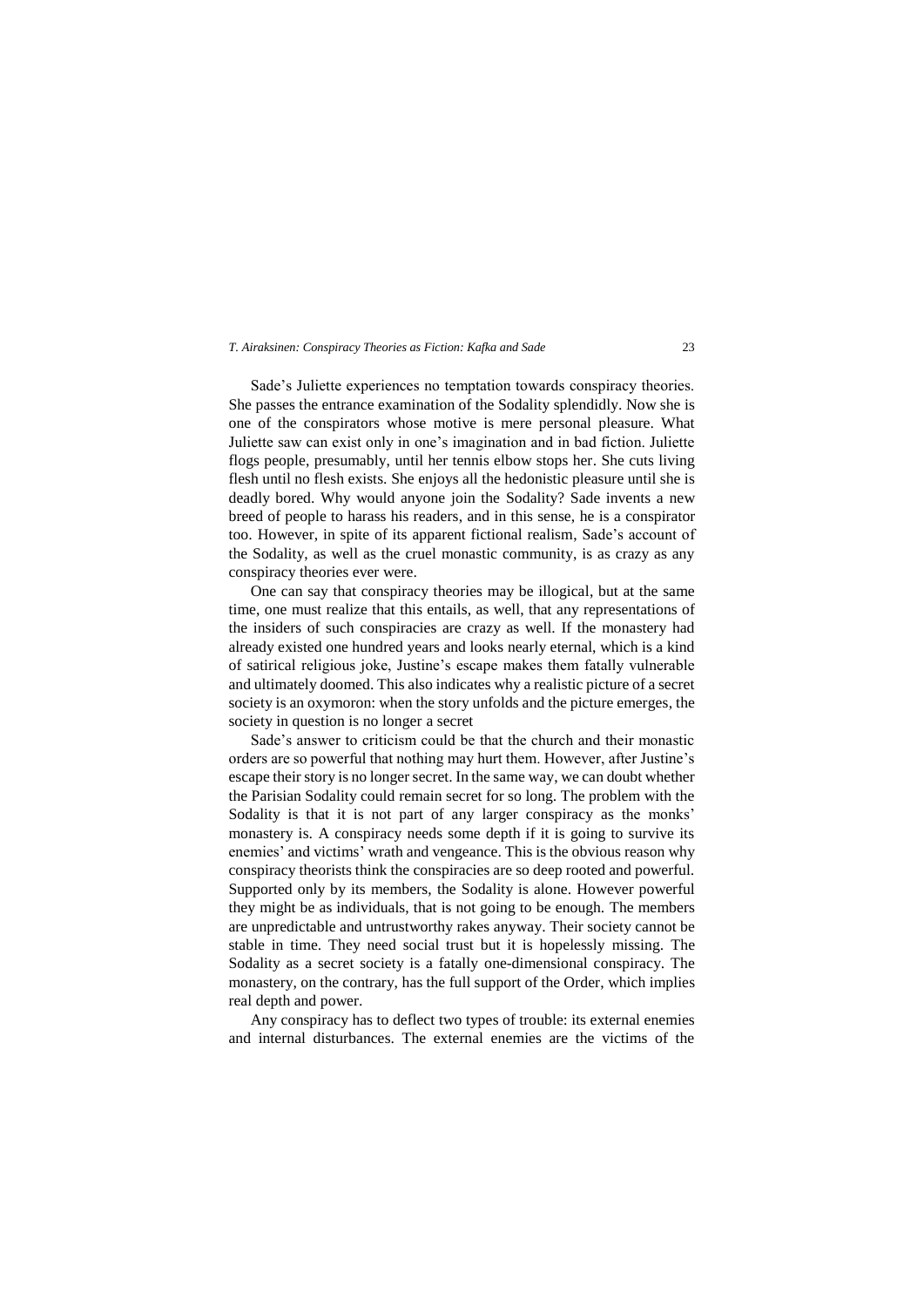conspiracy, as I said above. The Sodality may be able to handle them. The internal problems are more serious because its members are criminals, libertines, rakes, and lecherous egoists – only those types qualify. What prevents them from attacking each other, if they so fancy? The monks are always under the control of the Order no matter how rich and nasty they themselves might be. The Sodality has no such external power base and support, and therefore, it must perish sooner or later. Any conspiracy theorist understands this much and, therefore, says that the fiends are not only rich and powerful but also well connected. The conspiracy must be wide and deep. It extends to the top of society, all the way to the President of US, as it has been said in the case of 9/11 (Airaksinen 2009). In that unimaginable abyss of power and malevolence, no normal laws of responsibility may apply. The conspiracy is a safe haven that no outsider can even know or describe. Sade says nothing of how the Order works.

Kafka, the great writer as he is, would never explain and depict the secret agency or order which condemns Josef K and leaves him dead as a stone in the old quarry. Sade does what is impossible to  $do - he$  always does. He actually describes what such evil societies look like by giving a detailed account of their form and content, their actuality and potentiality, their work and norms, their life and soul. Of course, all this is fictional. In addition, when we notice how imaginary it is, we notice how impossible it all is. We also notice how bad such fiction is. This is the last consolation to the victims of conspiracies as described by Kafka: at least their conspiracy theories can be good and interesting fiction, unlike the stories that assume the point of view of the perpetrators of such conspiracies.

Conspiracy theories are interesting, no doubt about it. It is important that they essentially represent and presuppose the victim's angle of vision. In other words, their crucial feature is that they we articulate them from the point of view of the victim, which still makes them more interesting. To try to describe them from the point of view of the malevolent power wielder is a mistake. Here the reader can identify with the underdog, live through her fears, and experience her destiny. As such, the stories will live and flourish. Thus, the last explanation for the existence of conspiracy theories is that they are interesting, fantastic, and good sympathetic fiction. The best of stories live forever, and this is one true genre of them.

# **References**

Airaksinen, T. (2009), "Conspiracy as a Dirty Secret: The Case of 9/11," *The Secret of Secrets, Homo Oeconomicus* 26/1: 23-142. Airaksinen, T. (1995), *The Philosophy of the Marquis de Sade,* London: